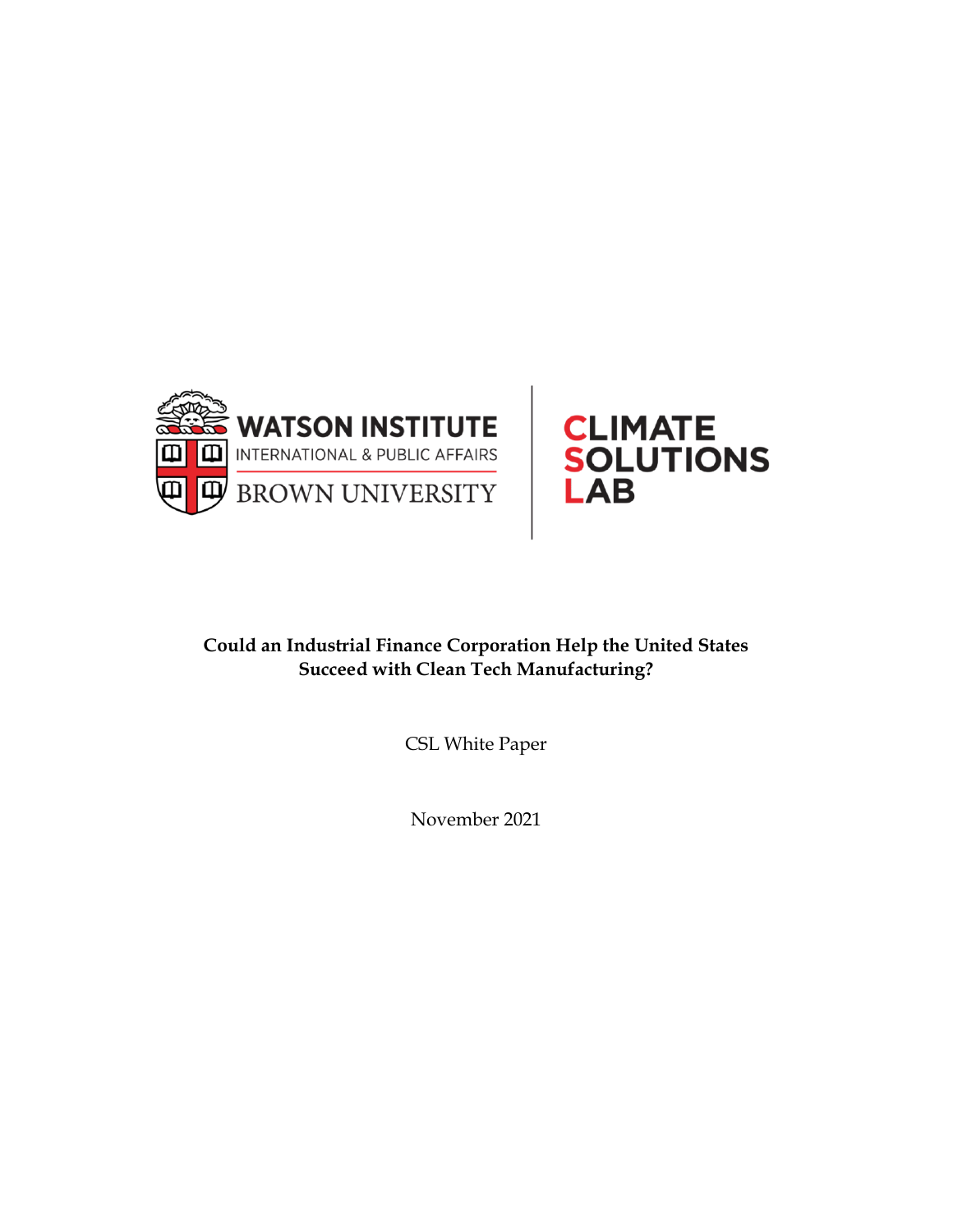The Climate Solutions Lab is housed at the Watson Institute of International and Public Affairs at Brown University, dedicated to *creating, learning,* and *distributing* solutionoriented climate knowledge, at Brown and across the world. The Watson Institute is a community of scholars, practitioners, and students whose work aims to help us understand and address these critical challenges. It is dedicated to meaningful social science research and teaching, and animated by the conviction that informed policy can change systems and societies for the better.

Watson Institute for International and Public Affairs Brown University 111 Thayer Street, Box 1970 Providence, RI 02912-1970 Email: watson\_institute@brown.edu Web: https://watson.brown.edu/ Twitter: @WatsonInstitute

Statements and views expressed in this report are solely those of the author(s) and do not imply endorsement by Brown University or the Watson Institute for International and Public Affairs.

Author: Jonas Nahm

White Paper Editor: Jeff D. Colgan

Dr. Jonas Nahm is Assistant Professor of Energy, Resources, and Environment at the Johns Hopkins School of Advanced International Studies. Follow him on Twitter @jonasnahm.

Dr. Jeff D. Colgan is Director of the Climate Solutions Lab and the Richard Holbrooke Associate Professor in the Department of Political Science and Watson Institute for Public and International Affairs at Brown University. Follow him on Twitter @JeffDColgan.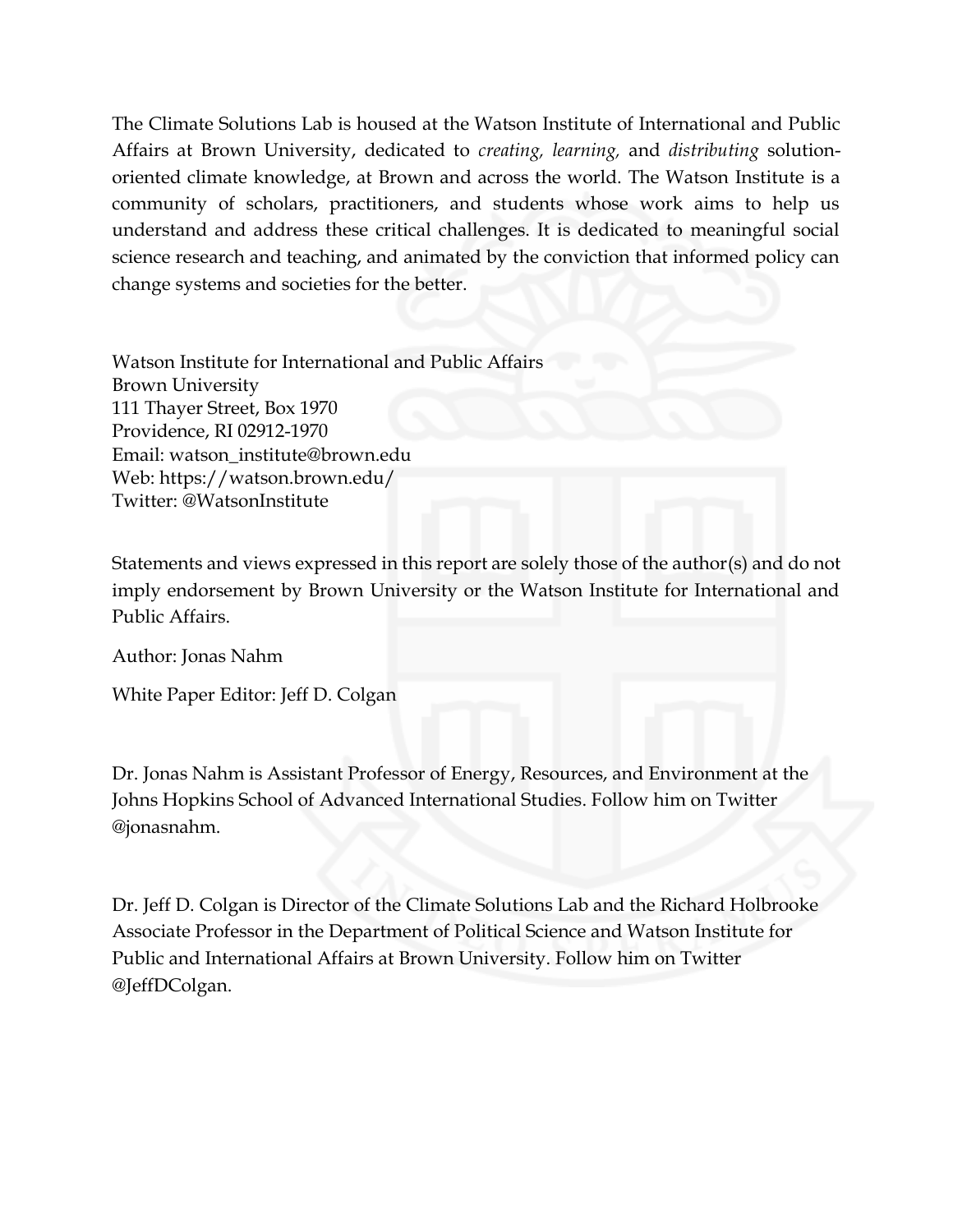The United States is historically one of the world's largest investors in renewable energy research and development (R&D). Yet, it has struggled to build a [large manufacturing industry](https://global.oup.com/academic/product/collaborative-advantage-9780197555378?lang=en&cc=us) for the technologies needed in a clean energy transition.<sup>1</sup> U.S. universities and startups have excelled at inventing new technologies, but much of the global production capacity in these sectors is located elsewhere. As the U.S.-China relationship continues to erode, the U.S. needs to improve conditions for segments of clean energy supply chains that are currently not well-supported domestically. A key reason for the lack of domestic clean tech manufacturing has been the scarcity of capital among clean technology firms. Clean energy startups have [struggled to raise sufficient funds](https://www.govinfo.gov/content/pkg/CHRG-113shrg87798/html/CHRG-113shrg87798.htm) to invest in domestic manufacturing capacity. American financial institutions have prioritized industrial sectors—including software—that have yielded higher and faster returns.<sup>2</sup>

A proposal by a group of U.S. Senators to establish an [Industrial Finance](https://www.coons.senate.gov/imo/media/doc/SUMMARY%20IFCUS%20117%20v.2.pdf)  [Corporation of the United States \(IFCUS\)](https://www.coons.senate.gov/imo/media/doc/SUMMARY%20IFCUS%20117%20v.2.pdf) aims to change that.<sup>3</sup> Their proposed IFC Act would establish a government-owned corporation providing capital to small and medium-sized manufacturing businesses in critical industrial sectors. Currently, it faces legislative obstacles: the proposal was initially included, but subsequently removed, from the 2021 reconciliation bill. Also, the financing needs of clean tech manufacturers [are not included in current proposals to create a National Climate](https://sites.tufts.edu/cierp/files/2021/09/CPL_Policy_Brief_US_Green_Bank-1.pdf)  [Bank,](https://sites.tufts.edu/cierp/files/2021/09/CPL_Policy_Brief_US_Green_Bank-1.pdf) which would focus on funding the *deployment* of clean energy technologies and investments in infrastructure, not the production of such products.<sup>4</sup> Still, the basic idea of an Industrial Finance Corporation could be revived by a subsequent Congress. Doing so would bring significant benefits.<sup>5</sup>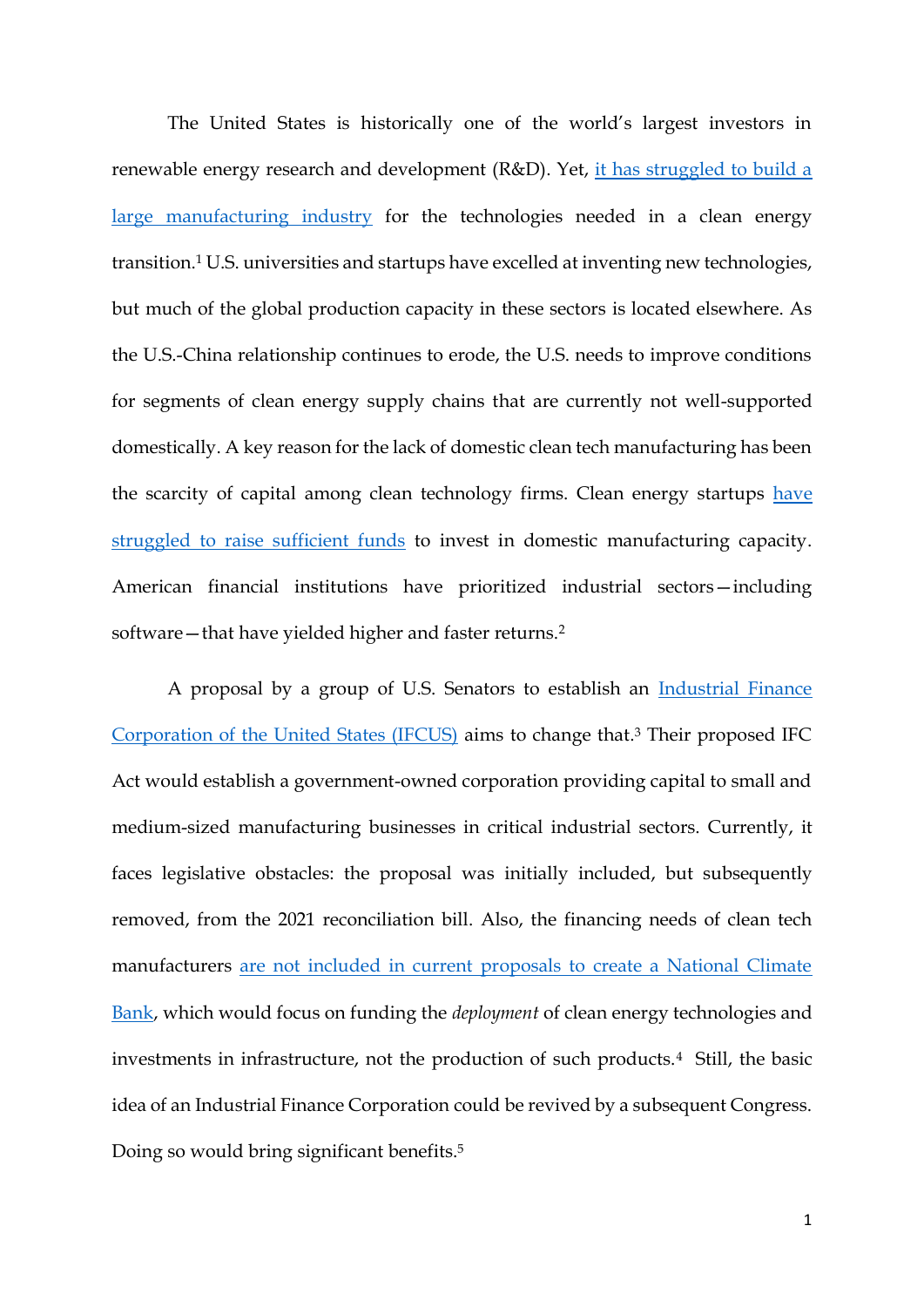This research brief explains why political leaders regularly promise domestic manufacturing jobs in clean energy industries, lays out the reasons why such promises have rarely been met in the past, and assesses the IFCUS as a way to deliver on such promises. Establishing an organization akin to a state-owned development bank for manufacturing is essential if [the United States wants to increase the share of clean](https://www.science.org/doi/full/10.1126/science.aaz1014)  [energy technologies manufactured domestically.](https://www.science.org/doi/full/10.1126/science.aaz1014)<sup>6</sup> Doing so would help increase the number of jobs in clean energy industries, bolster middle-class employment, help build a broad political coalition in favor of action on climate change, and reduce dependence on China in clean energy supply chains at a time when the U.S.-China relationship has come under significant stress.<sup>78</sup>

## **The Industrial Finance Corporation**

On August 12, 2021, a group of [Democratic Senators](https://www.coons.senate.gov/news/press-releases/sen-coons-colleagues-seek-to-create-new-domestic-manufacturing-investment-corporation) introduced the Industrial Finance Corporation Act, which proposed the establishment of a government-owned organization—IFCUS—that would finance high-tech manufacturing in the United States. The announcement emphasized that the United States had historically led in the development of new technologies due to large injections of public and private capital. The proposal stated that the United States long lacked appropriate financial institutions to support the development of manufacturing capacity to commercialize and manufacture new technologies. Because of long investment horizons, significant upfront investment costs, and technological risks associated with the commercialization of new technologies, private investors shunned investments in domestic manufacturing, particularly in industrial sectors central to combating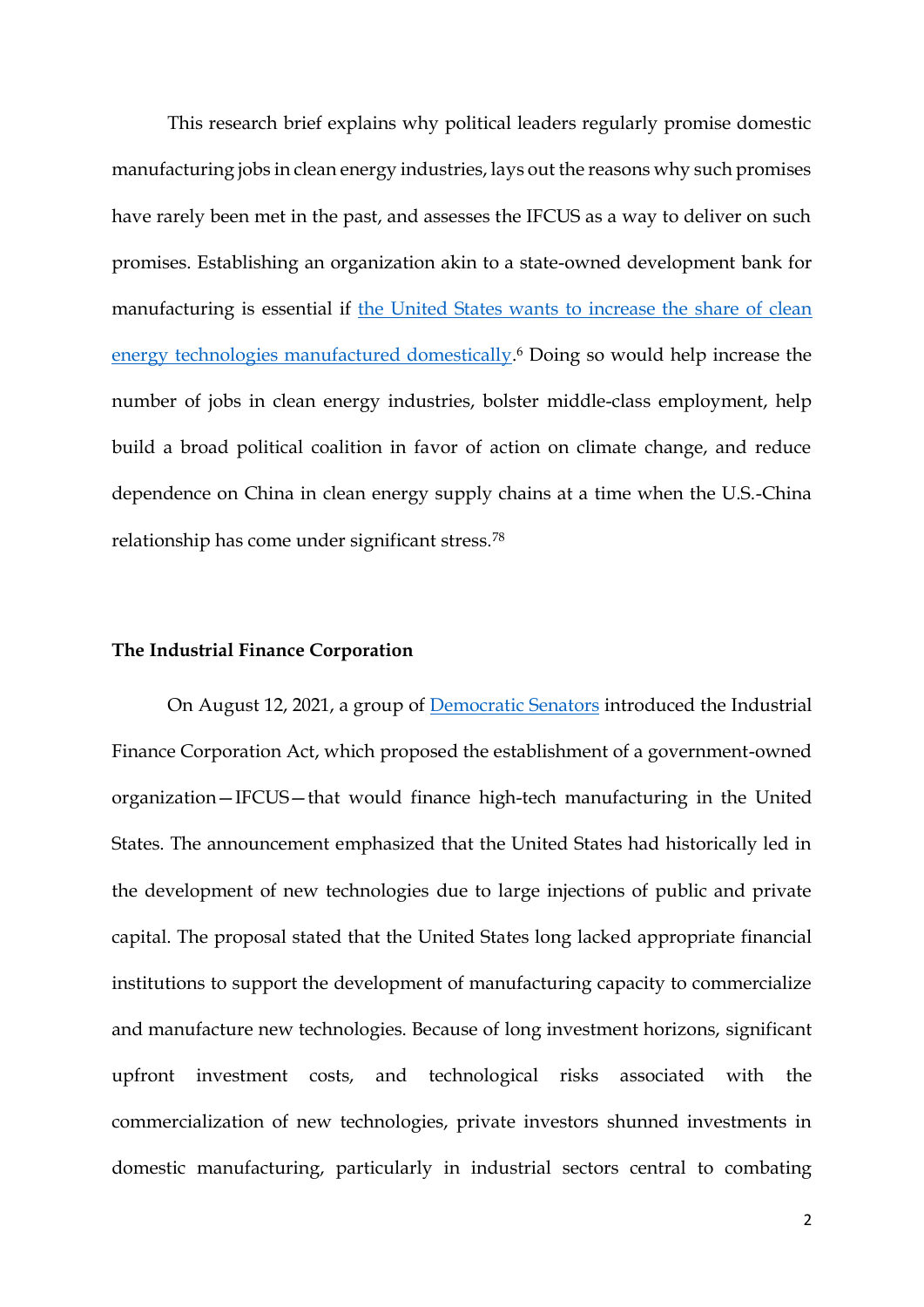greenhouse gas emissions such as clean energy, batteries, and high-voltage transmission. The announcement further states that a state-run finance corporation would not crowd out the private sector since private financial institutions have historically avoided these industries.

The [Industrial Finance Corporation Act](https://www.coons.senate.gov/download/text-ifcus-117) proposed to fund IFCUS with a onetime capitalization of \$50 billion, which could generate hundreds of billions of loans and equity investments.<sup>9</sup> IFCUS would be a government-owned but independent organization tasked with supporting domestic supply chains in critical industries, focusing on the commercialization of U.S.-developed technologies, and prioritizing the capital needs of small and medium-sized manufacturers in traditionally underfunded industrial sectors [including clean energy.](https://doi.org/10.3390/su122410440)<sup>10</sup> As such, IFCUS is intended to bridge the ["valley of death"](https://www.nature.com/articles/s41560-020-00703-7) typical in industries at the technological frontier, which describes the gap between a startup company's successful technical innovation and the commercialization of that innovation.<sup>11</sup> Unfortunately, many startups fail to secure sufficient financing to sustain their commercialization and manufacturing efforts until profitability.

IFCUS was initially included in the 2021 reconciliation bill as part of the \$3.5 trillion infrastructure package. However, the proposal ultimately failed to gain sufficient political traction and was eventually [written out of the bill in September](https://docs.house.gov/meetings/BA/BA00/20210913/114034/HMKP-117-BA00-20210913-SD003.pdf)  [2021.](https://docs.house.gov/meetings/BA/BA00/20210913/114034/HMKP-117-BA00-20210913-SD003.pdf)<sup>12</sup> Despite this setback, the proposal presents the first concrete industrial policy attempt to resolve a longstanding gulf between political promises of green manufacturing jobs and the economic reality in the United States.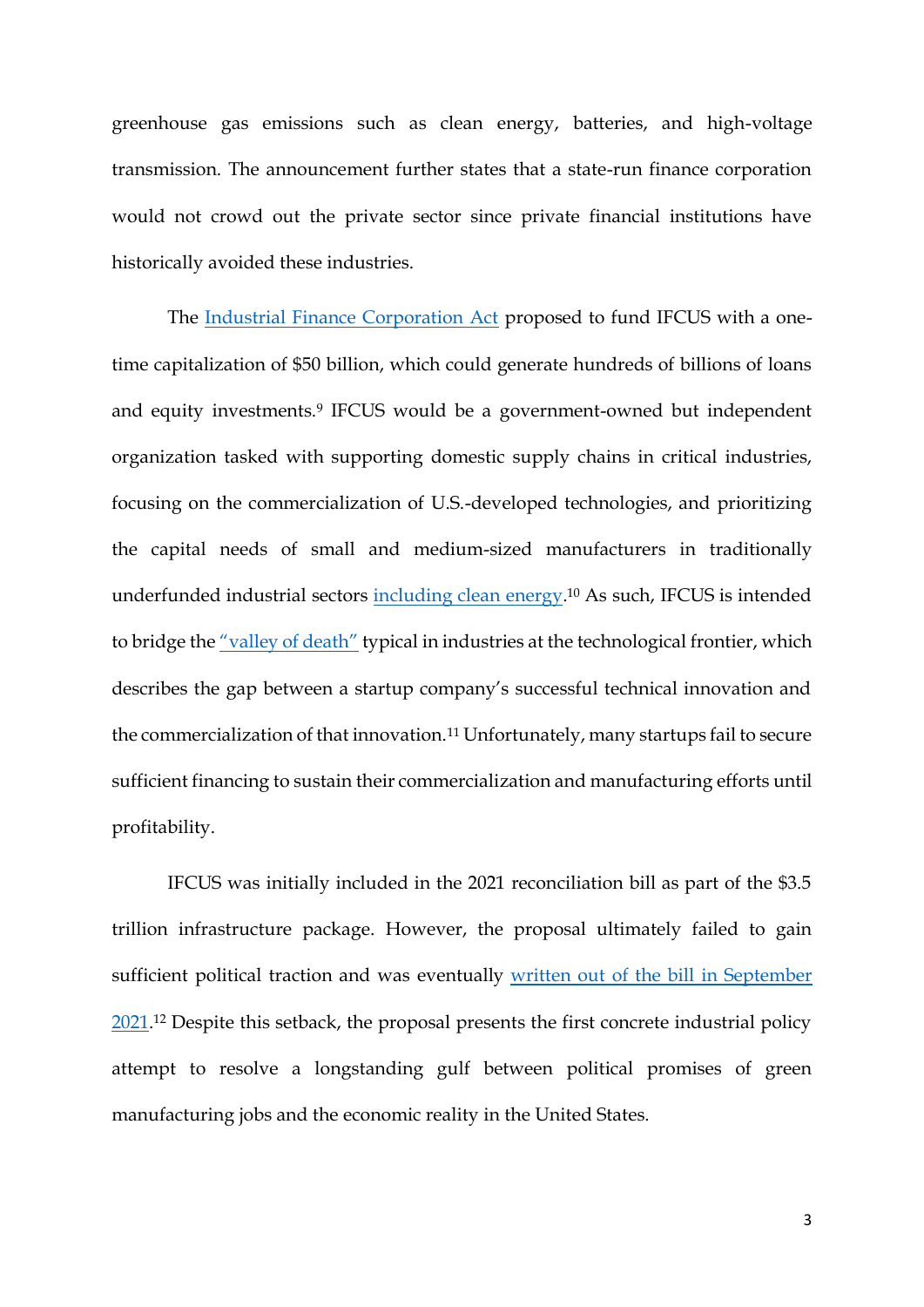#### **The Political Logic of Green Growth**

American policymakers—just as their counterparts elsewhere—have long justified investments in new energy technologies with the promise of domestic economic returns. Particularly, the creation of clean energy manufacturing jobs—long associated with good-paying, middle-class, and unionized employment—has been a [popular rationale](https://www.post-gazette.com/news/politics-nation/2021/04/29/Joe-Biden-jobs-wind-propellers-unions-climate-policy-Trump/stories/202104290128) for investments in climate policy.<sup>13</sup>

The connection between climate policy and the promise of economic benefits follows a broader political logic in the United States and elsewhere. Public investments in creating industries that can invent, manufacture, and possibly export wind and solar products allow governments to strategically position their domestic [economies](https://www2.itif.org/2020-energizing-america.pdf) in sectors with future growth potential.<sup>14</sup> Beyond the economic benefits, policies that promise to support growth and employment are also attractive to policymakers because they create political coalitions organized around climate policy. Climate and energy policies that achieve emissions reductions while simultaneously creating new sources of growth are easier to implement politically than subsidies for clean energy products imported from abroad.<sup>15</sup> Policies that seek to combine industrial development and emissions reductions also provide an opportunity to [create new interest groups](https://www.cambridge.org/core/journals/business-and-politics/article/political-logics-of-clean-energy-transitions/3EBB1887089929B48CD623309C6751A9) in support of energy sector transformation.<sup>16</sup>

In other countries, these interest groups have been crucial for generating the type of broad support for climate policy measures that is particularly important for initiatives that entail large public expenditures, including clean energy R&D programs and subsidies for creating renewable energy and electric vehicle markets. In Germany, for instance, coalitions of small and medium-sized producers of wind turbine and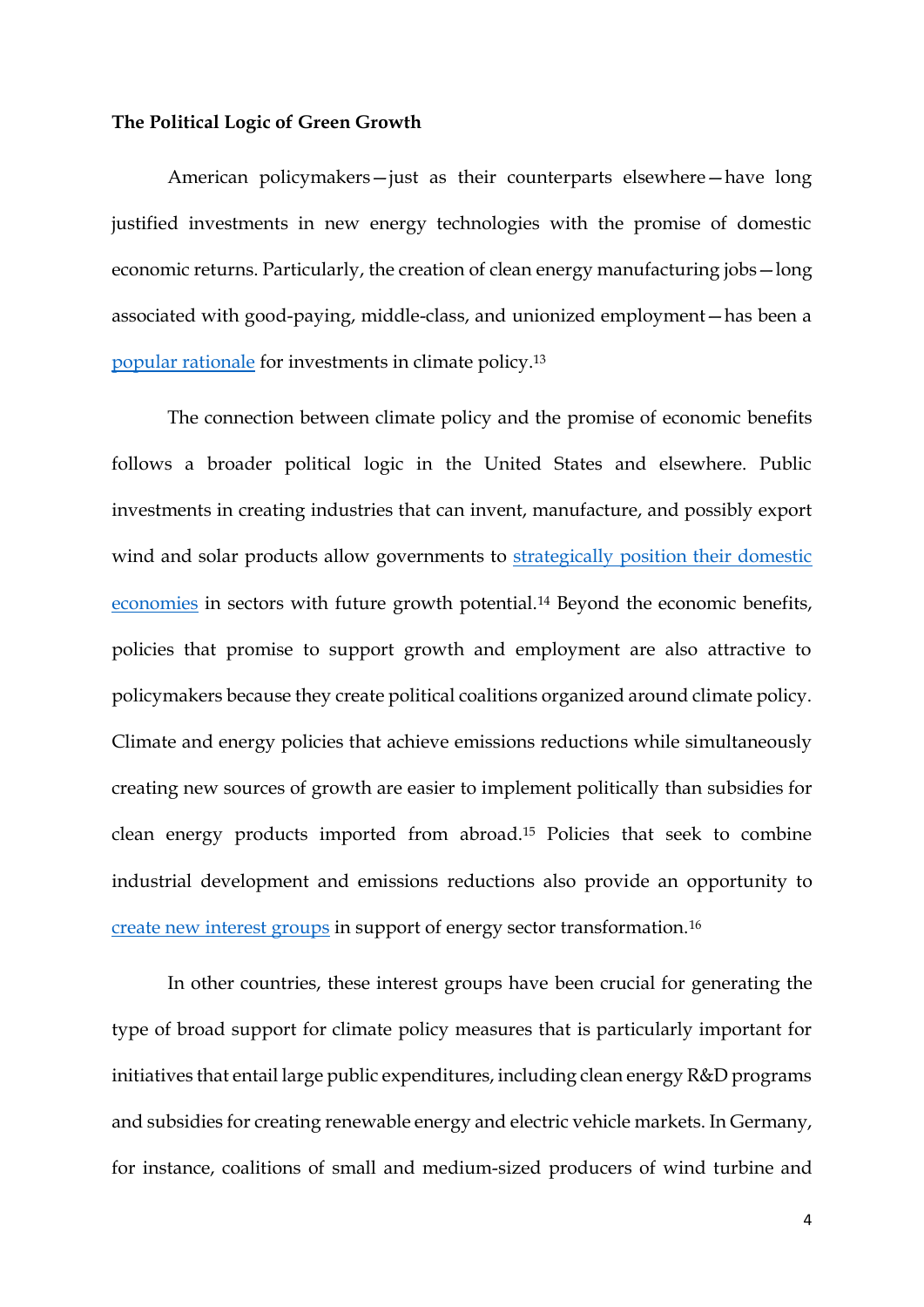solar PV components have been critical to the continued support for domestic renewable energy markets.<sup>17</sup>

To deliver on the [promise of green economic growth,](https://idp.nature.com/authorize/casa?redirect_uri=https://www.nature.com/articles/nenergy2017107&casa_token=RwdDynhn7V4AAAAA:D50lLe3FI9G1Nbw6wHOmSmECOiFYSu7VYiyceoJWvDkW1imi2rTtm6HKsAj8tvP8vFeAgwLBStQNN03nzQ) many energy and climate policies at the state and federal levels have included stipulations that directly aim to attract economic activity. Such measures include, for instance, preferential loans for renewable energy projects that require wind and solar equipment to be manufactured locally, renewable portfolio standards that require a percentage of renewable energy to be [generated in-state,](https://www.sciencedirect.com/science/article/pii/S1040619011000996?casa_token=DLJYNz04Zk8AAAAA:DYSfQcDujXtOzjRhxrFr7MmOxvf0Qq8bZV5StRa1d02ZxPHtt8AiGG9P0TlDcOE32PO4m7Y2Qw) or provisions to use locally-manufactured solar panels and wind turbines. [A 2015 survey](https://heinonline.org/hol-cgi-bin/get_pdf.cgi?handle=hein.journals/bulr95§ion=74&casa_token=YJ42axA-ntUAAAAA:ACrV6dLvE-9KtjLQu0eZTw3itR7YkAkHqGOIT7lg1hWSoanpNr7eBa-2zWwW2HgvkaXWzjwBNg) found at least 44 renewable energy programs in 23 states that contained local content requirements, often violating international trade rules.

### **Cleantech Manufacturing in the United States**

Despite policymakers' promises of domestic clean manufacturing, American firms in clean energy sectors have historically focused on inventing new technologies, frequently without establishing mass manufacturing capabilities. Such a focus on invention also occurred in the solar and battery industries, where little [manufacturing](https://hbr.org/2009/07/restoring-american-competitiveness)  [capacity exists](https://hbr.org/2009/07/restoring-american-competitiveness) in the United States.<sup>18</sup> But even in the wind sector, where weight and size considerations have made global shipping costly and impractical, local content rates in the United States has long [trailed those of other economies](https://www.energy.gov/sites/prod/files/2019/08/f65/2018%20Wind%20Technologies%20Market%20Report%20FINAL.pdf) with similar domestic wind energy markets.<sup>19</sup>

A critical reason for the lack of cleantech manufacturing is institutional. The United States has long had excellent federal programs to fund R&D and enable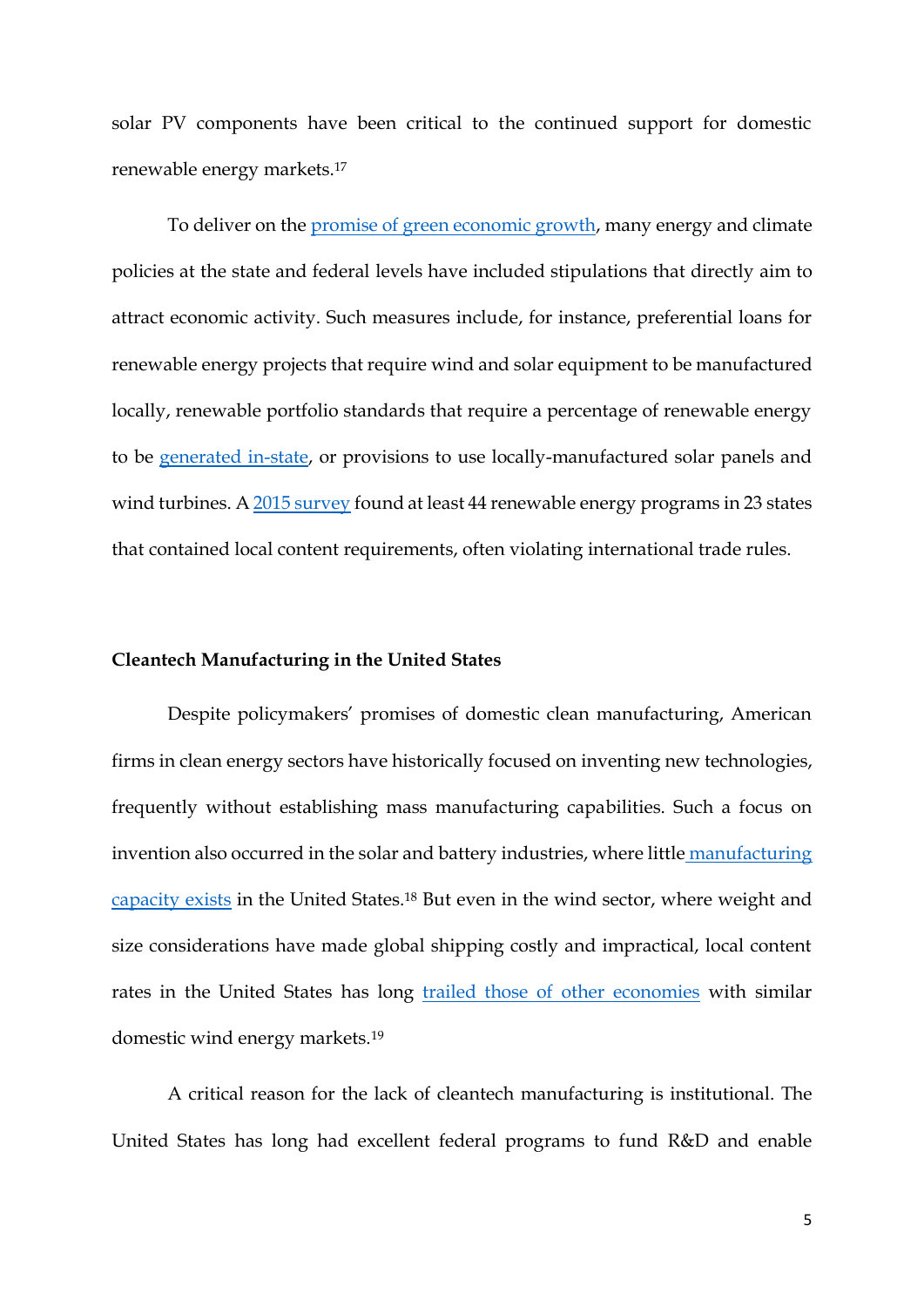technology spin-offs. Still, it has lacked a financial sector willing to invest in largescale manufacturing capacity in new industrial sectors, particularly those reliant on government regulation for market demand. Throughout the 1990s, the absence of stable subsidies for the large-scale deployment of renewable energy technologies in the United States made it difficult for cleantech firms to generate revenue from their products. Not surprisingly, financial institutions, particularly venture capital funds, [resisted funding long-term R&D](https://onlinelibrary.wiley.com/doi/abs/10.1002/bse.413) without a clear prospect of market demand. Without government subsidies, even advanced wind and solar technologies were not costcompetitive with fossil fuels.<sup>20</sup>

This situation changed when government policies in the United States and elsewhere created a growing demand for renewables in the early 2000s. The percentage of government R&D funding as a share of overall investment in solar energy technologies [dropped from 90 percent in 2001 to less than 10 percent in 2007](https://www.osti.gov/biblio/944454) as private investment increased exponentially.<sup>21</sup> Global venture capital investment in clean energy technologies multiplied from \$200 million in 2000 to \$2.5 billion by 2007; U.S.-based venture capital funds investing in U.S. startups accounted for 82 percent of overall VC investment in renewable energy. Some [150 renewable energy startups](https://energy.mit.edu/wp-content/uploads/2016/07/MITEI-WP-2016-06.pdf) received venture capital funding in Silicon Valley alone.<sup>22</sup>

But venture capital funding for the renewable energy industry remained insufficient to meet the capital needs of cleantech manufacturing, where individual plants can require hundreds of millions of dollars in upfront investment. After peaking in 2008, venture capital investment decreased, dropping to \$2 billion by 2013. Increasingly, venture capital funds [focused on later-stage technologies and avoided](https://energy.mit.edu/wp-content/uploads/2016/07/MITEI-WP-2016-06.pdf)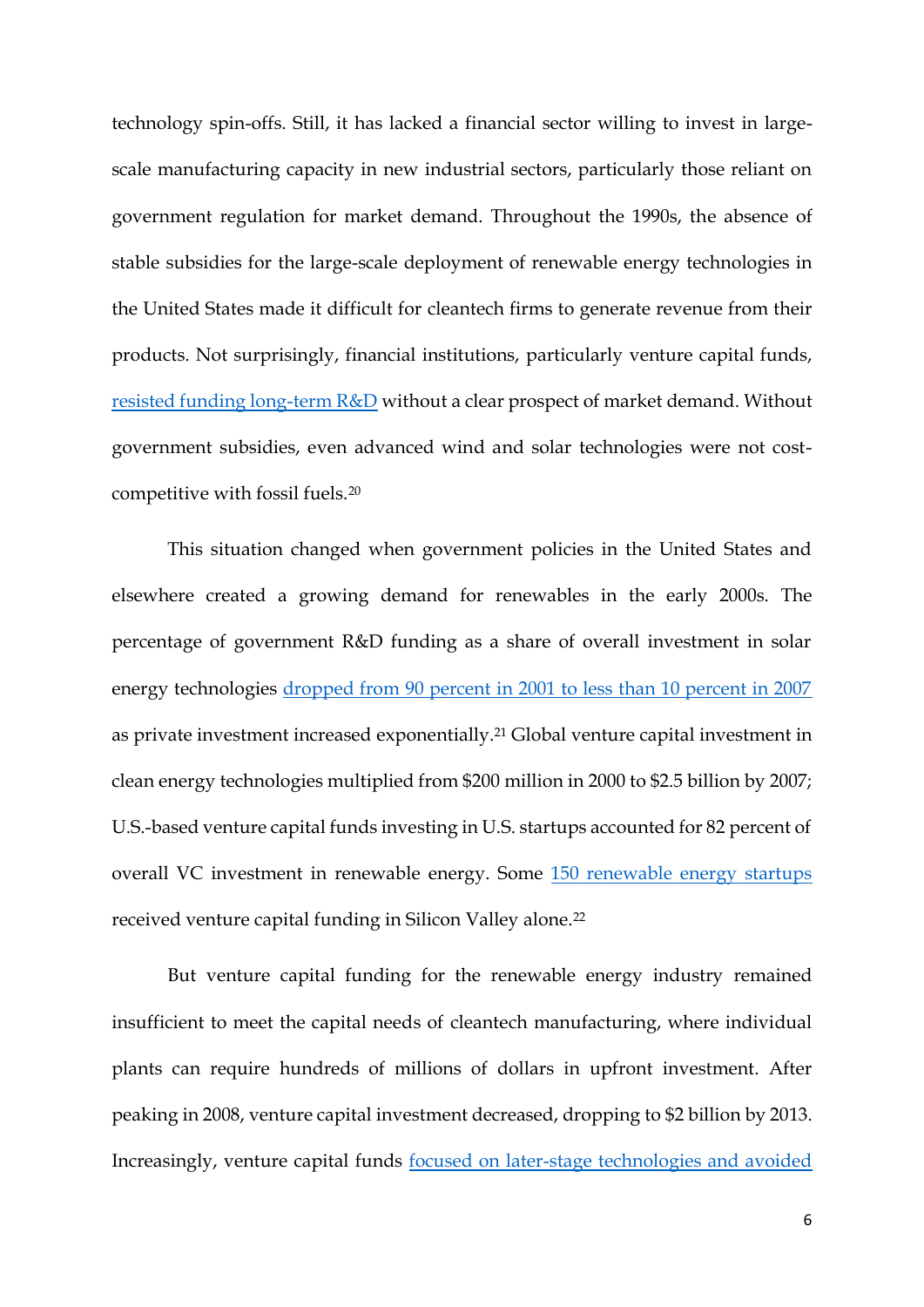[early-stage projects](https://energy.mit.edu/wp-content/uploads/2016/07/MITEI-WP-2016-06.pdf) with long development horizons, uncertain future payoffs, and returns unlikely to match those of other industries.<sup>23</sup>

Faced with the choice between long-term investments in the commercialization of clean energy technologies and short-term funding of tech companies with the promise of higher returns (and more minor capital needs due to the absence of physical manufacturing facilities), American financial institutions have frequently chosen the latter. For venture capital firms, for whom most high-risk investments will ultimately fail, successful investments must be enormously profitable and justify the overall investment portfolio. Unfortunately, investments in cleantech manufacturing have often failed to surpass the overall success rate achieved in other sectors, such as software. Cleantech manufacturing has had more significant capital needs to build physical manufacturing assets and lower profitability even in the most successful cases. It has rarely yielded the lucrative valuations achieved in other tech sectors.

Against such waning enthusiasm and widespread doubt about the ability of energy startups to produce the returns and time-horizons standard in the software industry, clean technology firms have frequently **failed** to raise funds required to bring their technologies to market. <sup>24</sup> Ultimately, many firms have failed to bridge the "valley of death," unable to secure sufficient long-term funding in the commercialization of new technologies to reach profitability. While some simply went [bankrupt,](https://www.energy.gov/key-facts-solyndra-solar) others were bought up by foreign multinationals that subsequently commercialized their technologies elsewhere.<sup>25</sup> For example, Chinese investment in U.S. startups increased by more than 180 percent between 2013 and 2015, including through purchases of U.S. thin-film solar and battery technology firms.<sup>26</sup> Struggling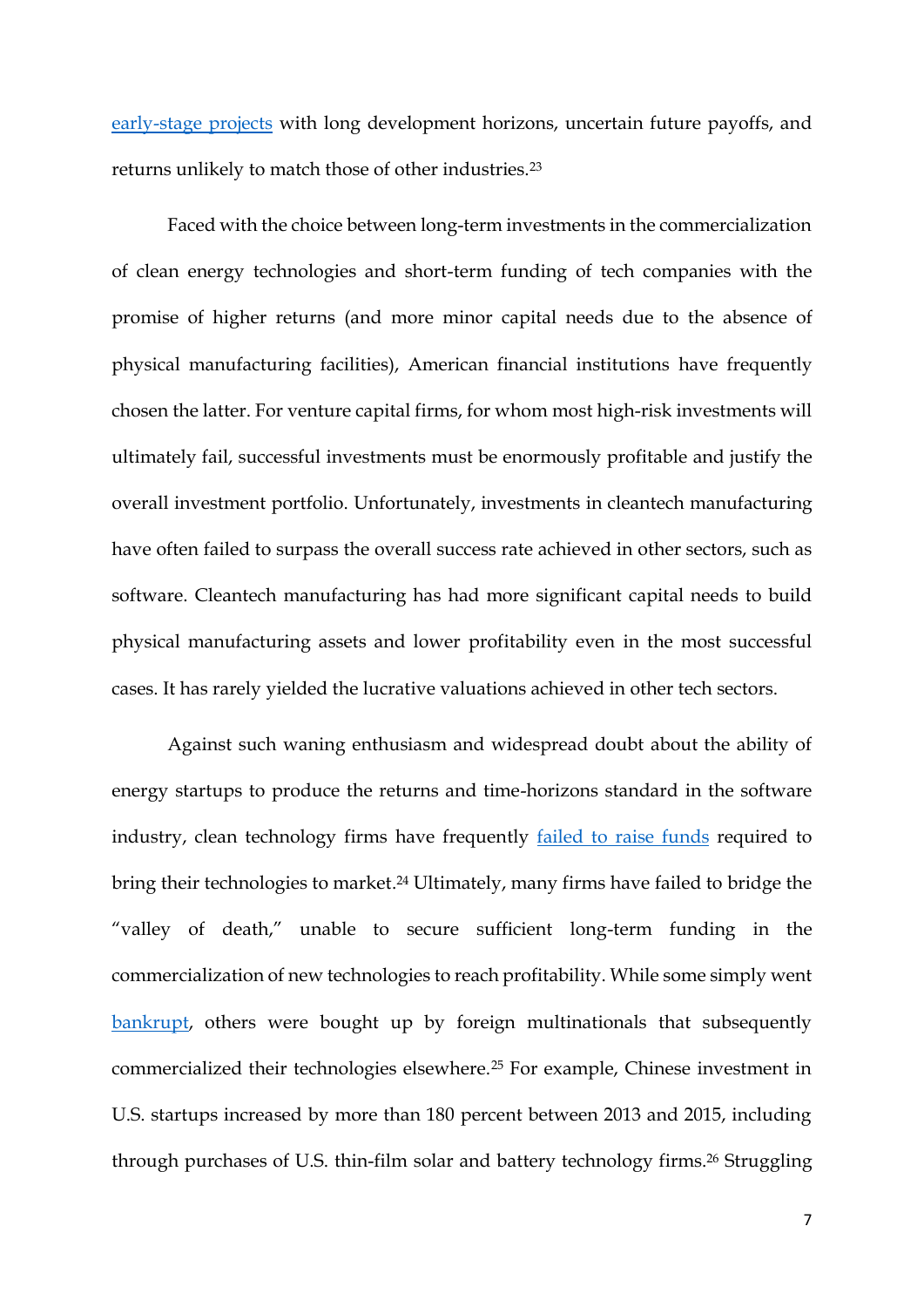to scale domestic manufacturing, other U.S. startups simply [licensed their](https://www.theatlantic.com/science/archive/2021/08/america-into-the-worlds-factory-again-industrial-finance-corporation/619793/)  [technologies](https://www.theatlantic.com/science/archive/2021/08/america-into-the-worlds-factory-again-industrial-finance-corporation/619793/) to manufacturing partners in China.<sup>27</sup>

The situation was different in economies where state-owned development banks offered preferential loans to clean energy manufacturers. In China, the stateowned China Development Bank reportedly [extended \\$42 Billion](https://digitalcommons.wcl.american.edu/cgi/viewcontent.cgi?article=1461&context=sdlp) in credit to wind and solar manufacturers in 2010 alone.<sup>28</sup> [Germany's KFW](https://www.kfw.de/About-KfW/) bank, a government-owned development bank initially established to fund post-war reconstruction, long featured designated low-cost, long-term loan programs for small and medium-sized manufacturing firms, including in clean energy sectors.<sup>29</sup> Germany's traditional system of local credit unions was also willing to provide patient capital to local manufacturers at rates of return below those expected by American venture capital funds. As a result, China [soon dominated](https://www.nature.com/articles/d41586-020-02499-8) global manufacturing for wind turbines, solar panels, and lithium-ion batteries. At the same time, Germany's SMEs focused on exporting production equipment for China's rapidly expanding clean energy manufacturing plants.<sup>30</sup>

Critics will question whether a government entity like IFCUS should be willing to accept lower rates of return on investments than those expected by private equity and argue that government involvement could crowd out private financial institutions. But such concerns are largely unfounded. The private sector currently underserves the manufacturing businesses targeted by the IFCUS proposal. And, unlike private equity, governments should care about the downstream benefits (i.e., positive externalities) created by these investments. Those benefits could include middle-class jobs in an economy that needs alternatives to the fossil fuel industry,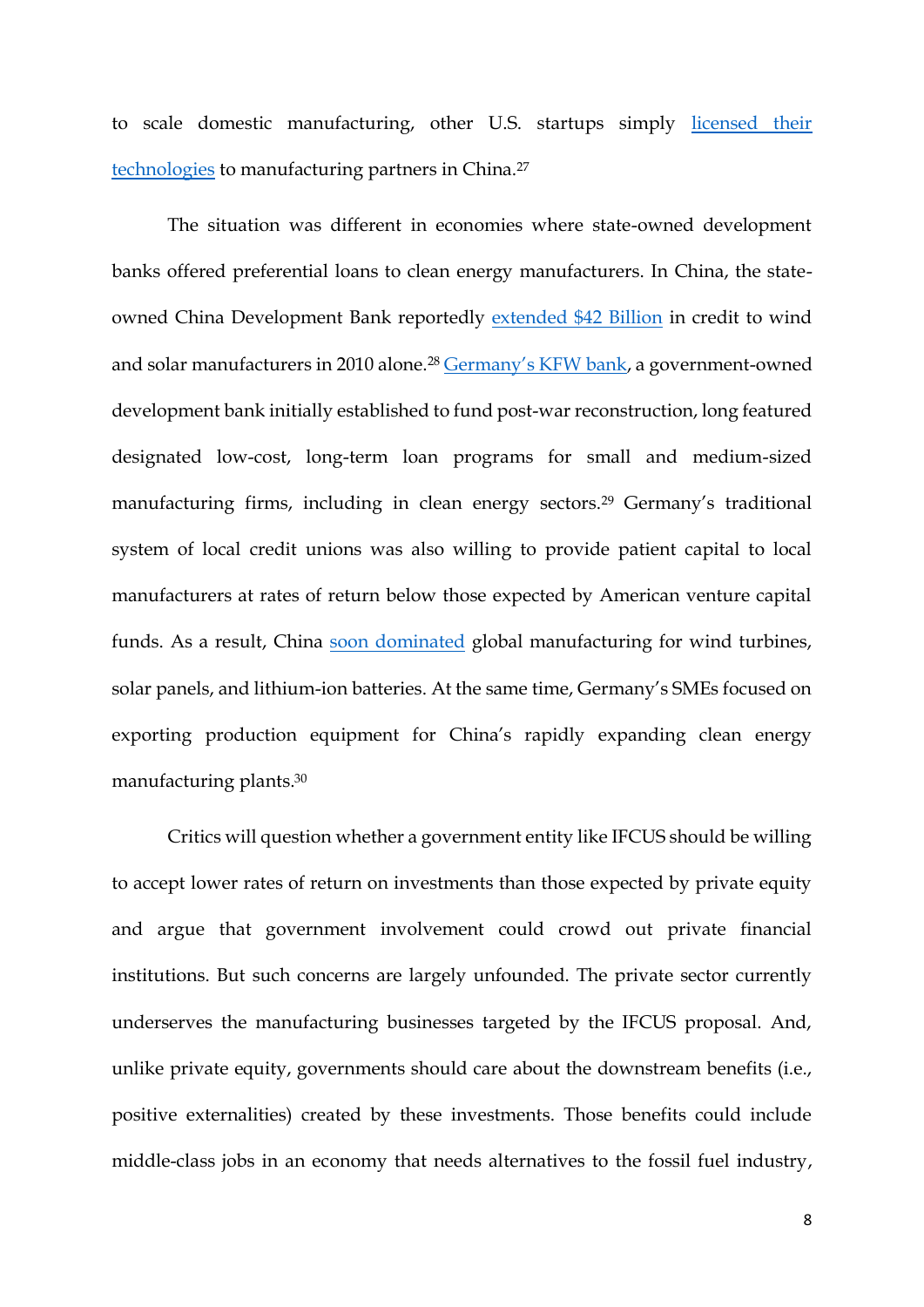more reliable supply chains, strategic competition with other countries' manufacturing bases, and interest groups in favor of pro-climate policies.

The proposed IFCUS would not be the first time the government intervened in financial markets to create positive externalities. For instance, Fannie Mae was established as a government-sponsored enterprise to broaden access to homeownership by introducing long-term fixed-rate home loans that private banks had not previously offered on their own. Similarly, the U.S. Export-Import (ExIm) bank has provided export financing and loan guarantees for private businesses since the 1930s, when private lenders were unable or unwilling to step in. The ExIm bank offers export financing services for small and medium-sized enterprises and large multinational corporations—like Boeing—that seek to secure export deals.

Even on purely financial grounds, it is worth noting that the U.S. private sector has often [underestimated the benefits of clean tech manufacturing.](https://www.ft.com/content/06601f78-297a-496b-9b06-bfa06546a83d) For instance, Ford sold Volvo to the Chinese-owned company Geely for \$1.8 billion in 2010. Subsequently, Geely turned Volvo into an electric vehicle manufacturer. When Geely listed some of its Volvo shares for public sale in October 2021, the share prices implied a value of roughly \$23 billion for the company. <sup>31</sup> Thus, Geely has made a massive profit on its purchase of Volvo. Conversely, Ford missed a huge opportunity based on clean tech manufacturing. An IFCUS might help future American businesses better capture the potential of cleantech manufacturing, particularly among smaller firms that are currently struggling to raise funds required to retool their plants for clean energy sectors.32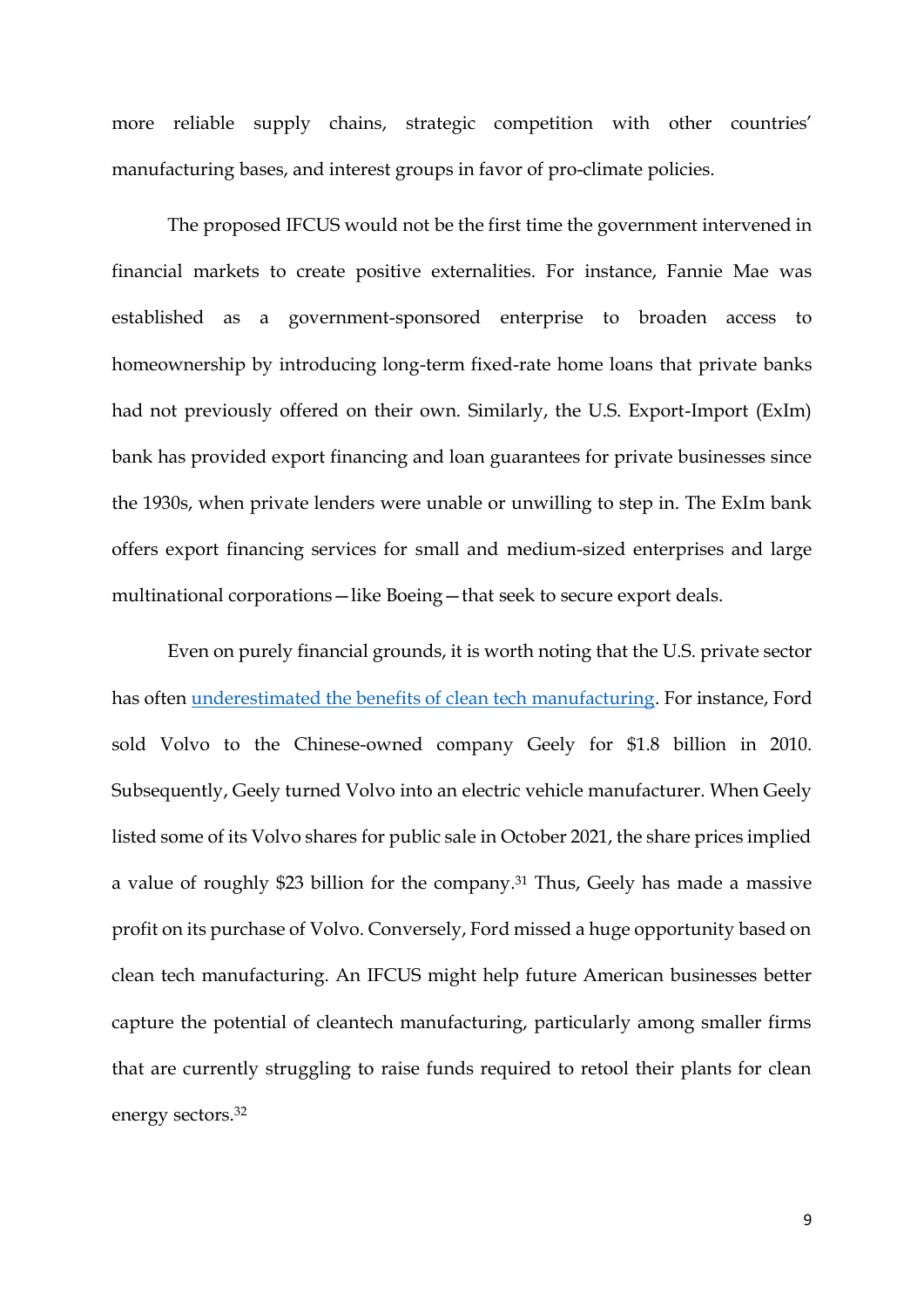# **Can IFCUS Bridge the Valley of Death?**

The Industrial Finance Corporation Act would offer a solution to the industry's financing problem, setting up a financial institution targeted explicitly at funding manufacturing firms in critical industrial sectors. The original bill mentions 12 sectors where the U.S. leads in technological innovation but lags in manufacturing, including "advanced energy" and "green manufacturing." According to [the bill](https://www.coons.senate.gov/imo/media/doc/text_ifcus_117.pdf), "all too often, excessive short-termism precludes companies in the United States from accessing investment capital. It is in the interest of the Federal Government to ensure that patient capital (or capital with an investment horizon of not less than seven years) is available to boost supply chains and to manufacture in the United States."

IFCUS would be government-owned but functionally independent, allowing the organization to select and finance manufacturers based on formally set criteria without political interference. The **[bill mandates that IFCUS](https://www.coons.senate.gov/imo/media/doc/SUMMARY%20IFCUS%20117%20v.2.pdf)** focus on supporting resilient supply chains in critical industries, prioritizing U.S. manufacturing as a driver of economic development and well-paying jobs, and supporting the on-shoring of the commercialization of advanced technologies. It also prioritizes small and medium-sized manufacturers, particularly in industries subject to industrial policy support in competing economies.<sup>33</sup> The lawmakers behind the proposals hope that IFCUS can fix the market failure of the valley of death that has led U.S. taxpayers to fund high-risk technological innovation but prevented them from reaping the benefits in the form of domestic economic outcomes. Like other state-owned investment banks,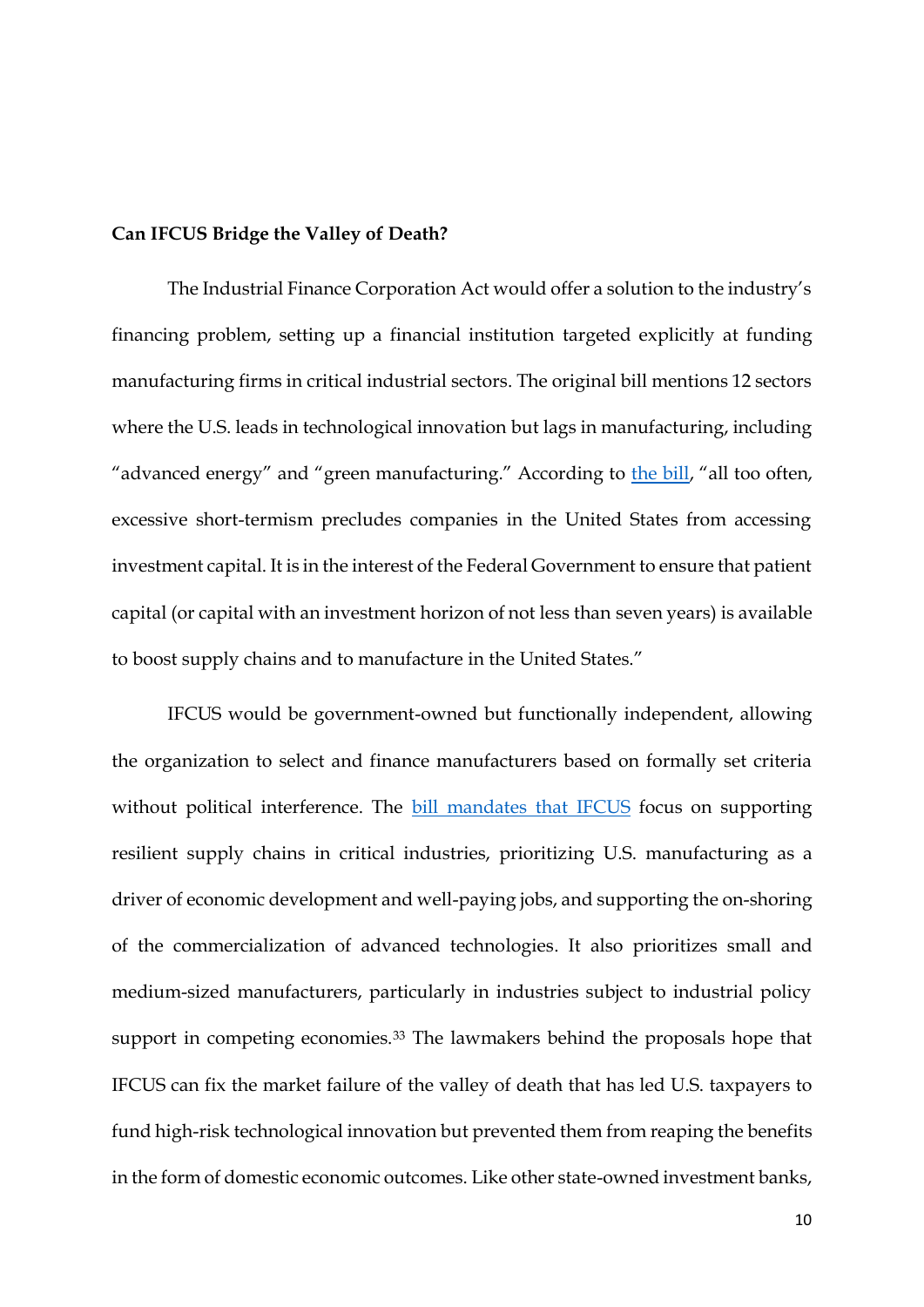IFCUS would likely be required to be profitable but yield lower returns than comparable private sector institutions that have not lent to small and medium-sized manufacturers.<sup>34</sup> In doing so, IFCUS would provide 'patient capital.' It could also accept a rate of return that would allow it to maintain and grow its capital base, but that is too low to be attractive for private financial institutions held to short-term financial targets and quarterly earnings reports.

While the bill currently has an uncertain path to implementation, it nonetheless presents a fundamental departure from existing discourse in Washington that has long lamented the existence of industrial policies in other economies without [developing proactive solutions](https://www.tandfonline.com/doi/full/10.1080/02692171.2011.640312?casa_token=K6PIINqmk1YAAAAA%3A0LKKwjmRPZfPV2ifcSZZvTL3kYqxhvGjajIBavhZKY1NcjDa3YaF1d_6kelMdG0nEAB-flwdu0OJXg) at home.<sup>35</sup> Yet even if implemented, it is clear that the IFCUS proposal would just be a start for several reasons.

First, it is unclear whether the proposed capitalization of \$50 billion will be sufficient to revitalize American manufacturing, particularly if stretched across a large number of industrial sectors. Neither the U.S. banking sector nor the domestic venture capital industry has shown sufficient appetite for funding high-tech manufacturing. Hence, IFCUS needs to meet substantial capital needs while competing with China's large state-owned banking sector that has shown considerable willingness to invest in production facilities in critical industrial sectors. In 2010 and 2011 alone, The China Development Bank extended \$47 billion in credit to China's largest wind and solar firms, which they were able to leverage as guarantees to procure additional funding from private lenders.36 Similarly, Germany's state-owned KfW bank is the nation's [third-largest](https://www.euromoney.com/article/b1h4gwml13kpg6/kfw-the-quiet-giant-of-german-finance) bank with half a trillion Euros in assets.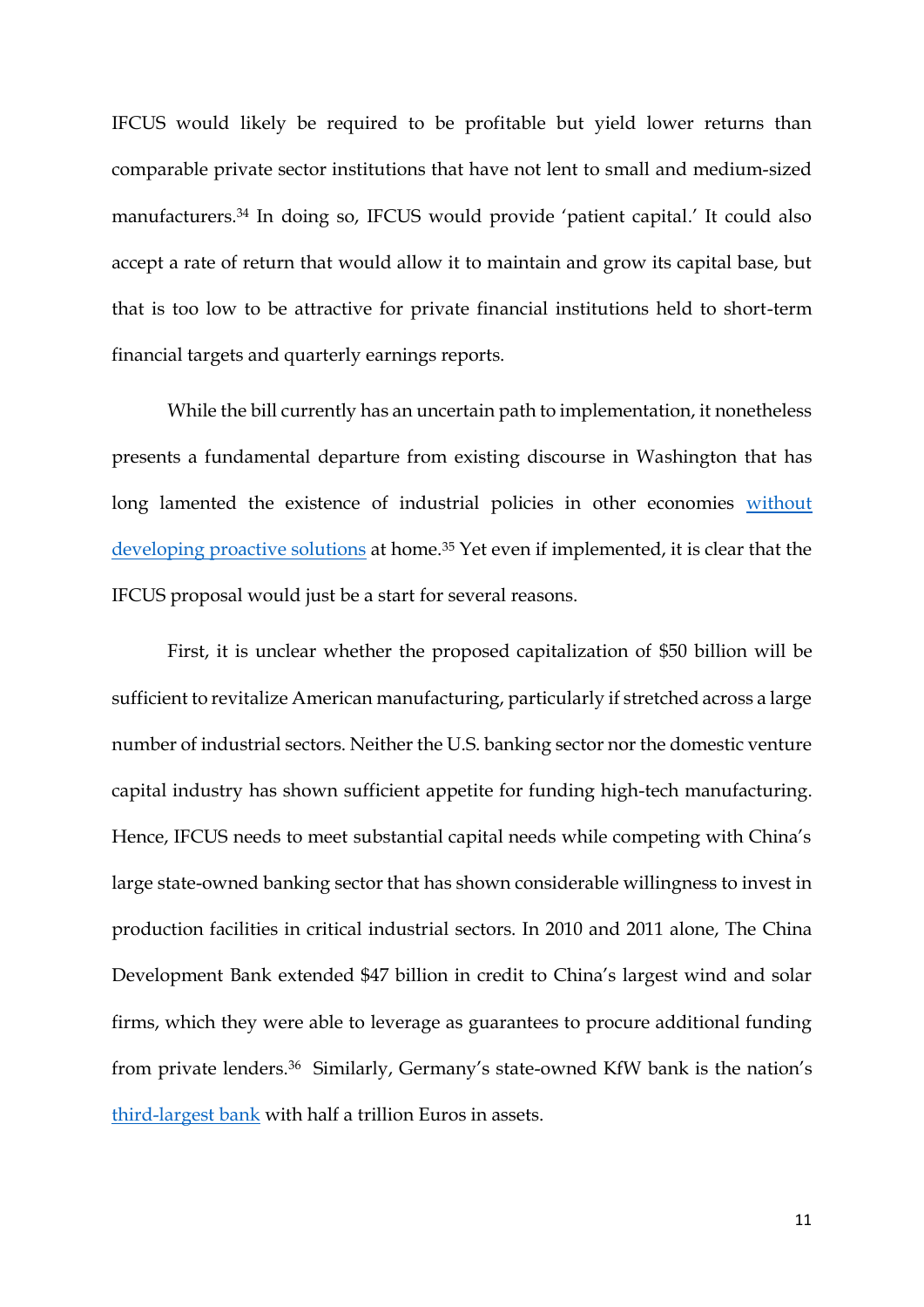Second, the bill stipulates a focus on small and medium-sized businesses with fewer than 500 employees and requires that IFC investments of more than \$10 million be reported to Congress. While it is certain that larger manufacturers have significant capital needs, and currently unclear whether the bill would explicitly preclude funding for them, past incidents may make Congress view them as high-risk. For example, Solyndra, the infamous solar manufacturer that went bankrupt despite a \$500 million government loan guarantee, at some point had more than 1100 [employees on the payroll.](https://www.greentechmedia.com/articles/read/solyndra) Thus, in addition to the more significant financing needs of small and medium-sized firms, the political fallout of the Solyndra bankruptcy may be one of the reasons the proposal currently avoids lending to larger firms.

However, reaching the economies of scale needed to **compete** in global clean energy markets may require extending far larger loans to manufacturers than included in existing proposals. But, as the Solyndra example illustrates, such large loans carry political risk. It is likely inevitable that some loan recipients will not be successful. While political risk makes sticking to the smaller loans for small and medium-sized manufacturers politically prudent, it could mean that setting up IFCUS alone will be insufficient to establish the mass production facilities required to reach scale economies for American-made clean energy technologies.

Finally, it is uncertain whether the American political climate could afford IFCUS the necessary independence to make sound decisions about investing in advanced manufacturing supply chains. For example, although the loan guarantee program that supported Solyndra [was overall successful](https://www.reuters.com/article/us-doe-loans/exclusive-controversial-u-s-energy-loan-program-has-wiped-out-losses-idUSKCN0IX0A120141113) and had low bankruptcy rates, the collapse of the solar manufacturer was quickly exploited for political gain.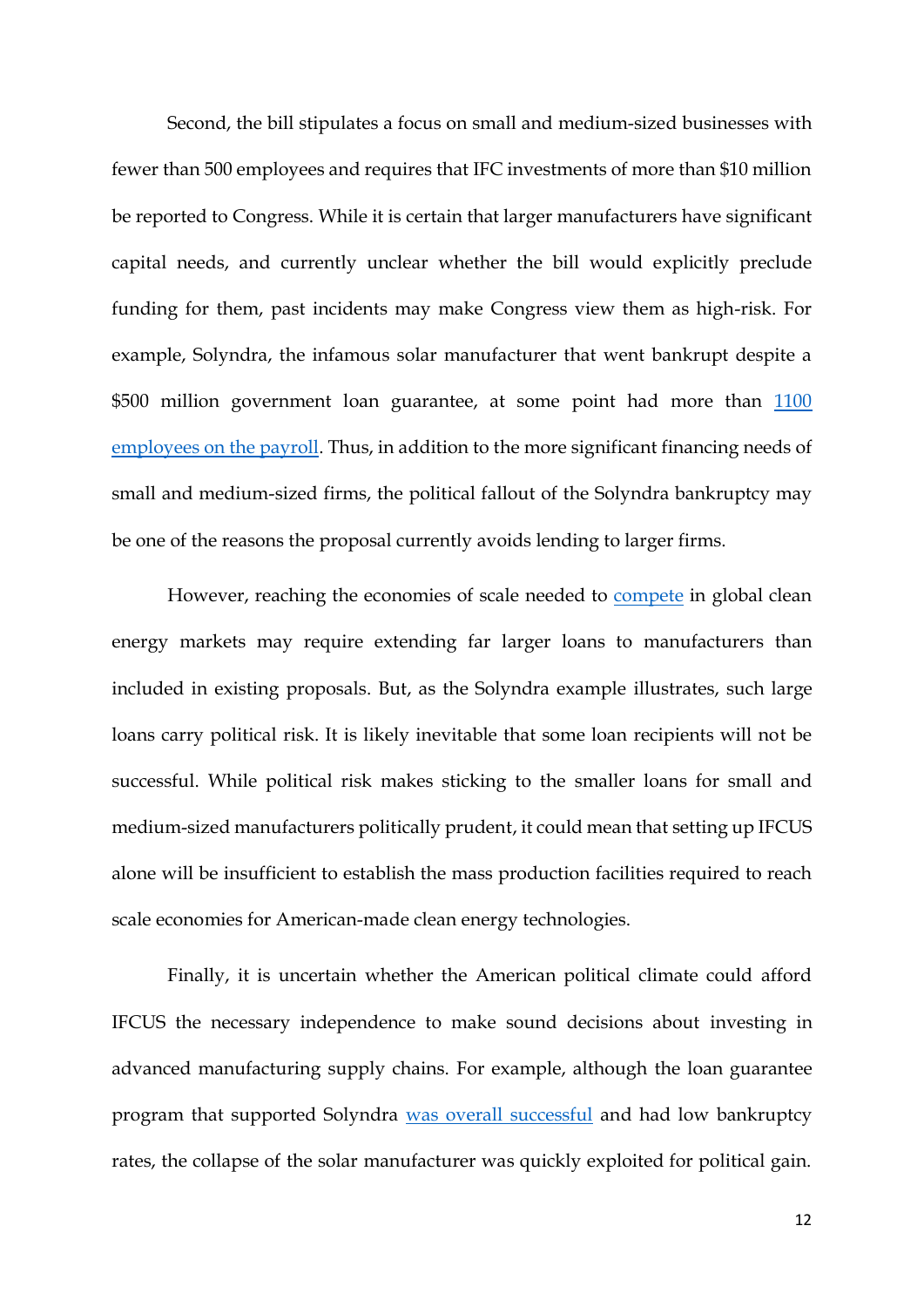Yet such bankruptcies are an inevitable part of the commercialization of advanced technologies; IFCUS would likely not be able to avoid them entirely. Moreover, while the IFCUS proposal foresees a political firewall between Washington's partisan politics and the decision-making on loans and investments, the Congressional reporting requirement for investments over \$10 million alone provides plenty of fuel for political fights that may eventually erode any independence foreseen in the proposal.

#### **Conclusion**

Historically, the United States has been the largest investor in clean energy research and development and continues to lead in many areas critical for fixing the climate crisis. [U.S. companies are at the forefront](https://www.energypolicy.columbia.edu/sites/default/files/file-uploads/EnergizingAmerica_FINAL_DIGITAL.pdf) of developing next-generation technologies that could make decarbonization cheaper and more efficient, including next-generation solar technologies, advanced battery chemistries, new building materials, smart grid technologies, and software to manage complex energy systems.<sup>37</sup>

Addressing grand challenges like climate change will continue to require fundamental advances in technology, where the United States is uniquely equipped to be at the global frontier. But this should not mean simply continuing to support the core strengths of U.S. firms and universities—the invention of new technologies through investments in basic and applied research. The technologies that emerge from these efforts must eventually be scaled and deployed, and for now, working with foreign manufacturers is often the only option for many domestic firms. Current stresses on global supply chains, especially in light of growing U.S.-China rivalry,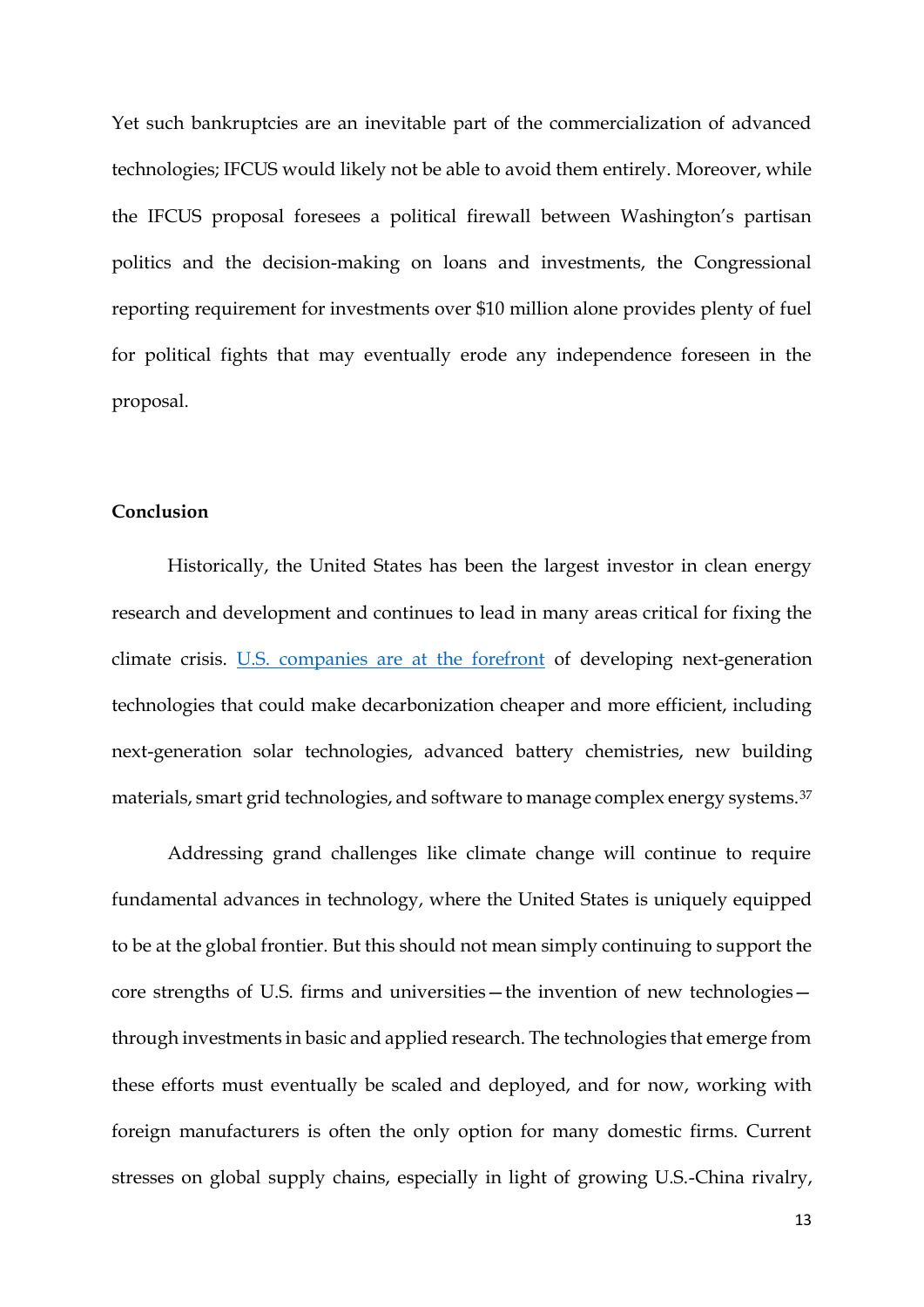point to the risks of this strategy. Investing in domestic manufacturing capabilities could be part of a national strategy for technological innovation.

The creation of an institution like IFCUS could support domestic clean technology manufacturing projects that the U.S. financial system has been unwilling to fund. IFCUS would complement such institutions and be critical to shifting the global division of labor in clean technology sectors in favor of domestic manufacturing. By creating and maintaining domestic jobs in clean tech manufacturing businesses, it would make it easier politically to pass ambitious climate policies: A government-owned corporation tasked with providing capital to small and medium-sized manufacturing businesses would help increase the number of middle-class manufacturing jobs in clean energy industries and stretch the economic reach of clean energy beyond the service sector jobs that already exist today. Doing so would broaden the political coalitions in support of climate action, in the best-case convincing labor unions, manufacturing businesses, and manufacturing workers that good climate policy can help grow the economy. It could also help reduce dependence on imported clean energy technologies and ensure that public R&D support yields domestic economic results.

It would also likely only be the start, as capital needs will probably exceed what IFCUS could shoulder. Other institutions critical for manufacturing are also in need of repair, including America's system for vocational training. A stable regulatory framework to support domestic markets for clean energy technologies is also needed to improve national competitiveness in clean energy technology sectors. Even then, it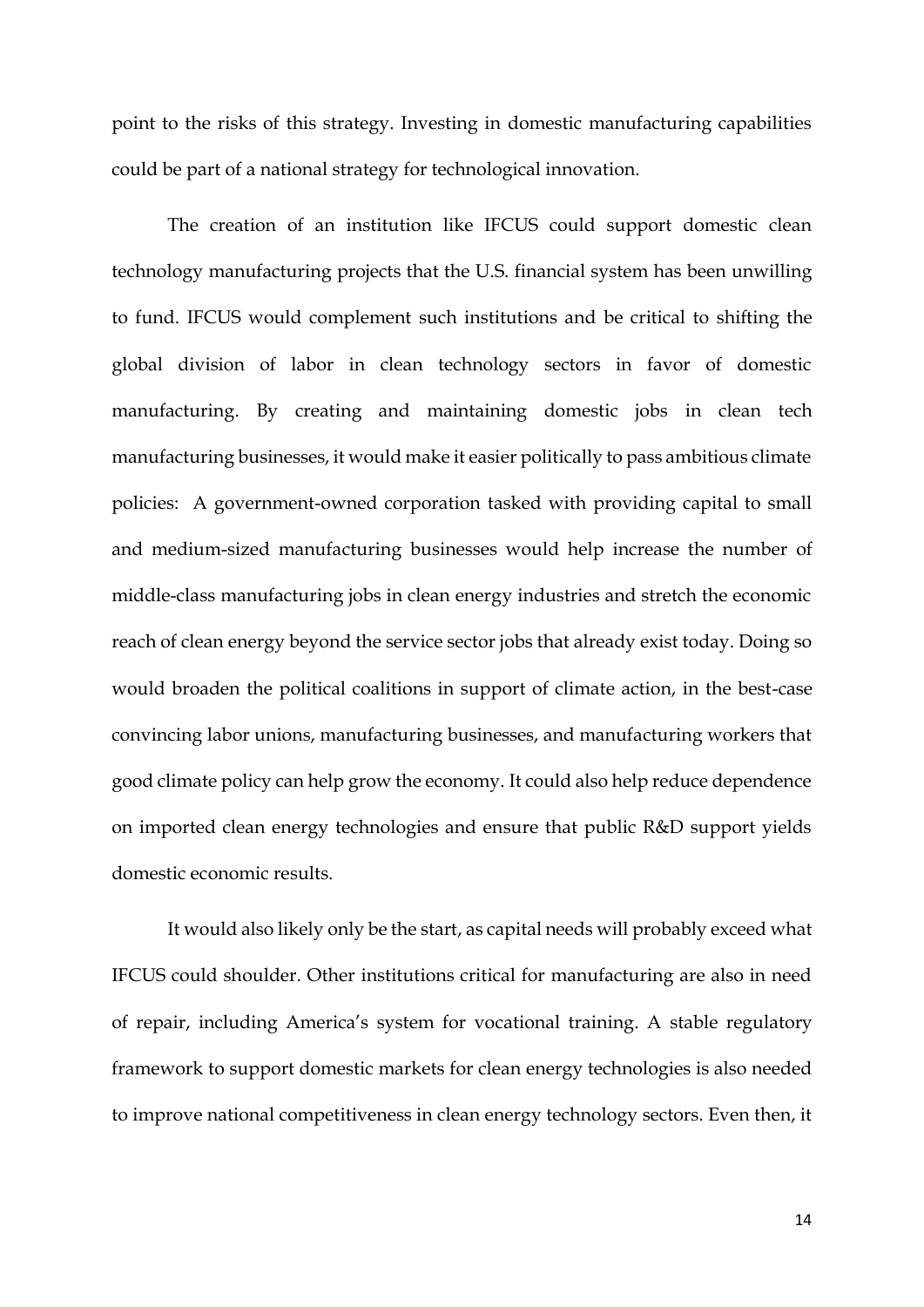is unlikely that entire value chains for complex energy technologies would ever lie entirely within national borders.

Nonetheless, the IFCUS proposal for the first time establishes a domestic response to other countries' industrial policies, which would represent a clear break with Washington's longstanding pattern of simply criticizing those countries' policies. It would directly address the institutional reasons behind America's declining manufacturing sector, particularly in critical industries that receive favorable government support in other parts of the world. Moreover, as Washington debates the merits of a [national climate bank,](https://www.c2es.org/wp-content/uploads/2021/07/national-climate-bank-proposals-in-the-117th-congress.pdf) IFCUS could be a model for and a complement to institutions that address other climate-related financing challenges which require domestic solutions.<sup>38</sup> From municipal infrastructure investments to residential energy efficiency, low-cost, long-term financing will be critical in responding to the climate crisis. Private financial institutions are not ready to meet those needs alone.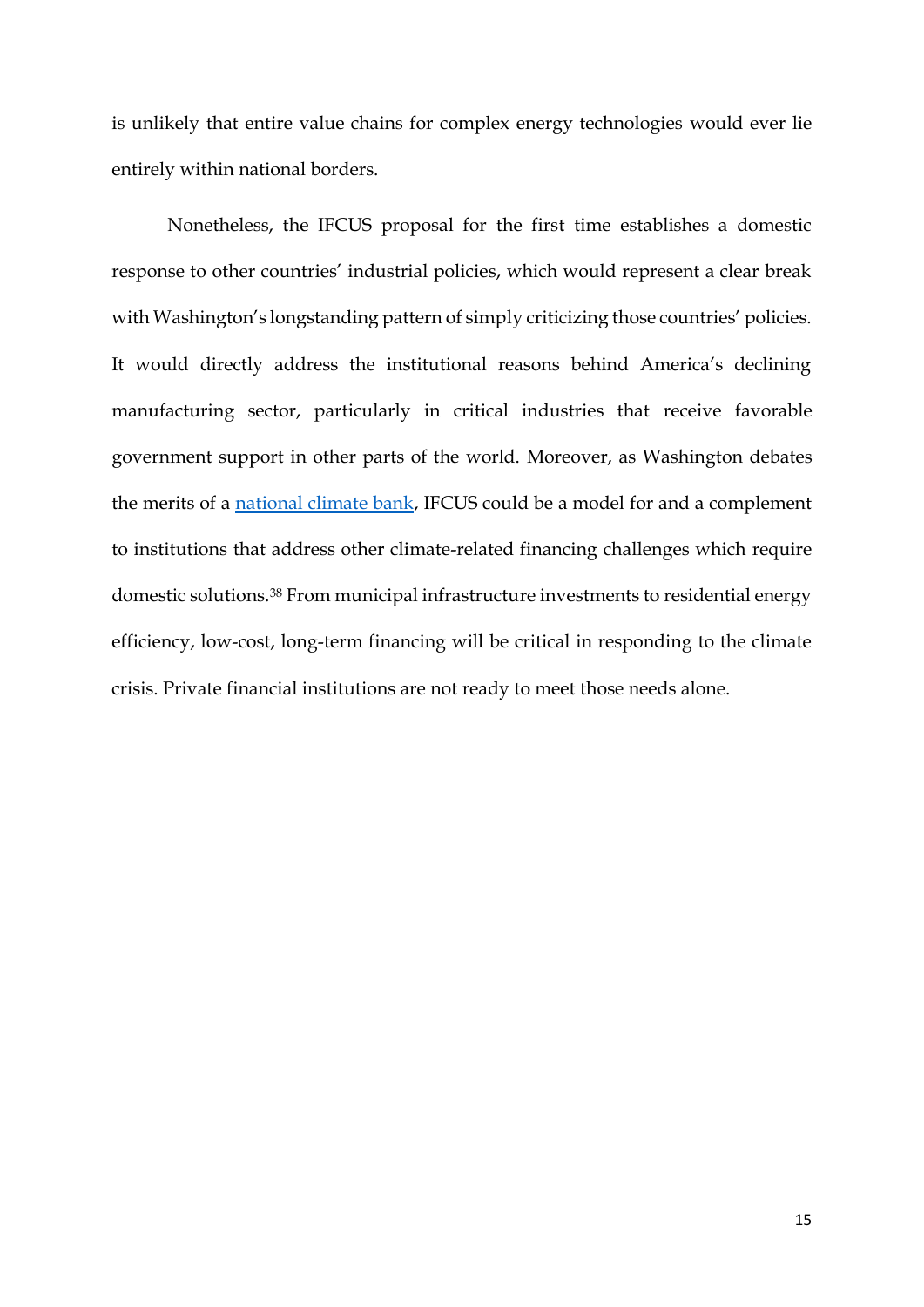<sup>6</sup> Helveston, John, and Jonas Nahm. "China's key role in scaling low-carbon energy technologies." *Science* 366.6467 (2019): 794-796.

<https://science.sciencemag.org/content/366/6467/794.summary>

<sup>7</sup> Breetz, Hanna, Matto Mildenberger, and Leah Stokes. "The political logics of clean energy transitions." *Business and Politics* 20.4 (2018): 492-522.

[https://www.cambridge.org/core/journals/business-and-politics/article/political-logics-of-clean](https://www.cambridge.org/core/journals/business-and-politics/article/political-logics-of-clean-energy-transitions/3EBB1887089929B48CD623309C6751A9)[energy-transitions/3EBB1887089929B48CD623309C6751A9](https://www.cambridge.org/core/journals/business-and-politics/article/political-logics-of-clean-energy-transitions/3EBB1887089929B48CD623309C6751A9)

<sup>8</sup> Farrell, Henry, and Abraham Newman. "The folly of decoupling from China." *Foreign Affairs, 2020.*  <https://www.foreignaffairs.com/articles/china/2020-06-03/folly-decoupling-china>

<sup>9</sup> Helveston, John, and Jonas Nahm. "China's key role in scaling low-carbon energy technologies." *Science* 366.6467 (2019): 794-796.

<https://science.sciencemag.org/content/366/6467/794.summary>

<sup>10</sup> In, Soh Young, Ashby HB Monk, and Janelle Knox-Hayes. "Financing Energy Innovation: The Need for New Intermediaries in Clean Energy." *Sustainability* 12.24 (2020): 10440.

<https://www.mdpi.com/2071-1050/12/24/10440> <sup>11</sup> Hart, David M. "Oases in the valley of death." *Nature Energy*5.10 (2020): 737-738.

<https://www.nature.com/articles/s41560-020-00703-7>

<sup>12</sup> S.Con.Res.14 - 117th Congress (2021-2022): A concurrent resolution setting forth the congressional budget for the United States Government for fiscal year 2022 and setting forth the appropriate budgetary levels for fiscal years 2023 through 2031. *Congress.gov*, Library of Congress, 24 August 2021. <https://www.congress.gov/bill/117th-congress/senate-concurrent-resolution/14>

<sup>13</sup> Breetz, Hanna, Matto Mildenberger, and Leah Stokes. "The political logics of clean energy transitions." *Business and Politics* 20.4 (2018): 492-522.

[https://www.cambridge.org/core/journals/business-and-politics/article/political-logics-of-clean](https://www.cambridge.org/core/journals/business-and-politics/article/political-logics-of-clean-energy-transitions/3EBB1887089929B48CD623309C6751A9)[energy-transitions/3EBB1887089929B48CD623309C6751A9](https://www.cambridge.org/core/journals/business-and-politics/article/political-logics-of-clean-energy-transitions/3EBB1887089929B48CD623309C6751A9)

<sup>14</sup> Sivaram, Varun, et al. "Energizing America." Columbia University Center for Global Energy Policy, 2020. <https://www2.itif.org/2020-energizing-america.pdf>

<sup>15</sup> Nahm, Jonas. *Collaborative Advantage: Forging Green Industries in the New Global Economy*. Oxford University Press, 2021[. https://global.oup.com/academic/product/collaborative-advantage-](https://global.oup.com/academic/product/collaborative-advantage-9780197555378?lang=en&cc=us)[9780197555378?lang=en&cc=us](https://global.oup.com/academic/product/collaborative-advantage-9780197555378?lang=en&cc=us)

<sup>16</sup> Meckling, Jonas, et al. "Winning coalitions for climate policy." *Science* 349.6253 (2015): 1170-1171. <https://www.science.org/doi/abs/10.1126/science.aab1336>

<sup>17</sup> Nahm, Jonas. "Renewable futures and industrial legacies: Wind and solar sectors in China, Germany, and the United States." *Business and Politics* 19.1 (2017): 68-106.

[https://www.cambridge.org/core/journals/business-and-politics/article/renewable-futures-and](https://www.cambridge.org/core/journals/business-and-politics/article/renewable-futures-and-industrial-legacies-wind-and-solar-sectors-in-china-germany-and-the-united-states/1F1A48EC9B428FD4FD93C16BDB9483C4)[industrial-legacies-wind-and-solar-sectors-in-china-germany-and-the-united](https://www.cambridge.org/core/journals/business-and-politics/article/renewable-futures-and-industrial-legacies-wind-and-solar-sectors-in-china-germany-and-the-united-states/1F1A48EC9B428FD4FD93C16BDB9483C4)[states/1F1A48EC9B428FD4FD93C16BDB9483C4](https://www.cambridge.org/core/journals/business-and-politics/article/renewable-futures-and-industrial-legacies-wind-and-solar-sectors-in-china-germany-and-the-united-states/1F1A48EC9B428FD4FD93C16BDB9483C4)

<sup>18</sup> Pisano, Gary P., and Willy C. Shih. "Restoring American Competitiveness." *Harvard business review* 87.7/8 (2009): 114-125.<https://hbr.org/2009/07/restoring-american-competitiveness>

<sup>1</sup> Nahm, Jonas. *Collaborative Advantage: Forging Green Industries in the New Global Economy*. Oxford University Press, 2021[. https://global.oup.com/academic/product/collaborative-advantage-](https://global.oup.com/academic/product/collaborative-advantage-9780197555378?lang=en&cc=us)[9780197555378?lang=en&cc=us](https://global.oup.com/academic/product/collaborative-advantage-9780197555378?lang=en&cc=us)

<sup>2</sup> Berger, Suzanne. *Making in America: From innovation to market*. MIT Press, 2013. <https://mitpress.mit.edu/books/making-america>

<sup>&</sup>lt;sup>3</sup> Coons, Chris, Amy Klobuchar, Chris Van Hollen, Raphael Warnock, Gary Peters, Michael Bennet, Mark Warner, 2021. *Industrial Finance Corporation Act.* 117th Congress, 1st Session. [https://www.coons.senate.gov/imo/media/doc/text\\_ifcus\\_117.pdf](https://www.coons.senate.gov/imo/media/doc/text_ifcus_117.pdf)

<sup>4</sup> Griffith-Jones, Stephany and Kelly Sims Gallagher. "How a U.S. Green Bank Could Make the Economy Greener and Fairer." *Climate Policy Lab, The Fletcher School, Tufts University.* 2021. [https://sites.tufts.edu/cierp/files/2021/09/CPL\\_Policy\\_Brief\\_US\\_Green\\_Bank-1.pdf](https://sites.tufts.edu/cierp/files/2021/09/CPL_Policy_Brief_US_Green_Bank-1.pdf)

<sup>5</sup> Ye, Jason. "National Climate Bank Proposals in the 117th Congress." *Center for Climate and Energy Solutions,* 2021. https://www.c2es.org/wp-content/uploads/2021/07/national-climate-bankproposals-in-the-117th-congress.pdf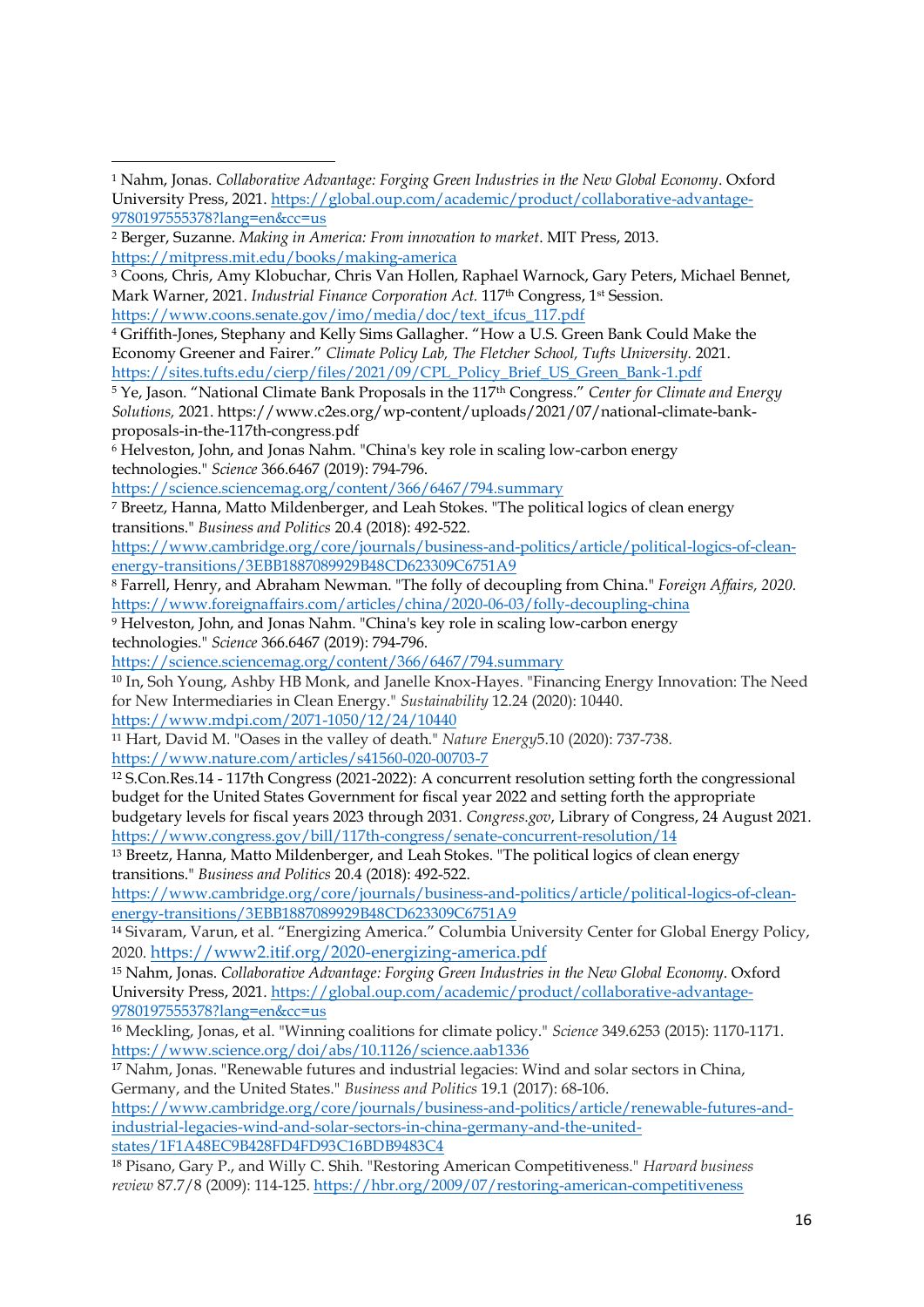<sup>19</sup> Wiser, Ryan H., and Mark Bolinger. "2018 wind technologies market report." (2019). [https://www.energy.gov/sites/prod/files/2019/08/f65/2018%20Wind%20Technologies%20Market](https://www.energy.gov/sites/prod/files/2019/08/f65/2018%20Wind%20Technologies%20Market%20Report%20FINAL.pdf) [%20Report%20FINAL.pdf](https://www.energy.gov/sites/prod/files/2019/08/f65/2018%20Wind%20Technologies%20Market%20Report%20FINAL.pdf)

<sup>20</sup> Moore, Bill, and Rolf Wüstenhagen. "Innovative and sustainable energy technologies: the role of venture capital." *Business Strategy and the Environment* 13.4 (2004): 235-245. <https://onlinelibrary.wiley.com/doi/abs/10.1002/bse.413>

<sup>21</sup> Jennings, Charles E., Robert Mark Margolis, and John E. Bartlett. *Historical Analysis of Investment in Solar Energy Technologies (2000-2007)*. No. NREL/TP-6A2-43602. National Renewable Energy Lab.(NREL), Golden, CO (United States), 2008.<https://www.osti.gov/biblio/944454>

<sup>22</sup> Gaddy, Benjamin, Varun Sivaram, and Francis O'Sullivan. "Venture Capital and Cleantech: the wrong model for clean energy innovation." *Report MIT Energy Initiative* (2016).

https://energy.mit.edu/wp-content/uploads/2016/07/MITEI-WP-2016-06.pdf

<sup>23</sup> Gaddy, Benjamin, Varun Sivaram, and Francis O'Sullivan. "Venture Capital and Cleantech: the wrong model for clean energy innovation." *Report MIT Energy Initiative* (2016). <https://energy.mit.edu/wp-content/uploads/2016/07/MITEI-WP-2016-06.pdf>

<sup>24</sup> Nahm, Jonas, and Edward S. Steinfeld. "Scale-up nation: China's specialization in innovative manufacturing." *World Development* 54 (2014): 288-300.

[https://www.sciencedirect.com/science/article/abs/pii/S0305750X13002040?casa\\_token=dMCJGq](https://www.sciencedirect.com/science/article/abs/pii/S0305750X13002040?casa_token=dMCJGqHhXZ8AAAAA:xNnfokve8RBKePRZlPNK1E2mqT5-JsMFxN7w7nnoltjdfapQxVSjTvLEC4yWQ2aL1XASbssxYQ) [HhXZ8AAAAA:xNnfokve8RBKePRZlPNK1E2mqT5-](https://www.sciencedirect.com/science/article/abs/pii/S0305750X13002040?casa_token=dMCJGqHhXZ8AAAAA:xNnfokve8RBKePRZlPNK1E2mqT5-JsMFxN7w7nnoltjdfapQxVSjTvLEC4yWQ2aL1XASbssxYQ)

[JsMFxN7w7nnoltjdfapQxVSjTvLEC4yWQ2aL1XASbssxYQ](https://www.sciencedirect.com/science/article/abs/pii/S0305750X13002040?casa_token=dMCJGqHhXZ8AAAAA:xNnfokve8RBKePRZlPNK1E2mqT5-JsMFxN7w7nnoltjdfapQxVSjTvLEC4yWQ2aL1XASbssxYQ)

<sup>25</sup> Herrick, John A., and Cara S. Elias. "Federal Incentives for Clean Energy After Solyndra: A Post-Recovery Act Precipice." *NDL Rev.* 87 (2011): 625. [https://heinonline.org/hol-cgi-](https://heinonline.org/hol-cgi-bin/get_pdf.cgi?handle=hein.journals/nordak87§ion=37&casa_token=2nG3x0RG74IAAAAA:zU-JmpzQ9Q9lG-DYoQCNT4S72OXuluSc_wlA0brVTMbmJPf8PA_oQLiQIENamgmLVfF0PCA)

[bin/get\\_pdf.cgi?handle=hein.journals/nordak87&section=37&casa\\_token=2nG3x0RG74IAAAAA:zU](https://heinonline.org/hol-cgi-bin/get_pdf.cgi?handle=hein.journals/nordak87§ion=37&casa_token=2nG3x0RG74IAAAAA:zU-JmpzQ9Q9lG-DYoQCNT4S72OXuluSc_wlA0brVTMbmJPf8PA_oQLiQIENamgmLVfF0PCA) [-JmpzQ9Q9lG-DYoQCNT4S72OXuluSc\\_wlA0brVTMbmJPf8PA\\_oQLiQIENamgmLVfF0PCA](https://heinonline.org/hol-cgi-bin/get_pdf.cgi?handle=hein.journals/nordak87§ion=37&casa_token=2nG3x0RG74IAAAAA:zU-JmpzQ9Q9lG-DYoQCNT4S72OXuluSc_wlA0brVTMbmJPf8PA_oQLiQIENamgmLVfF0PCA)

<sup>26</sup> Bennet, Cory, and Bryan Bender. "How China acquires 'the crown jewels' of U.S. technology*.*" Politico, 2018.

<https://www.politico.com/story/2018/05/22/china-us-tech-companies-cfius-572413>

<sup>27</sup> Meyer, Robinson. "The Bill That Could Truly, Actually Bring Back U.S. Manufacturing." The Atlantic, 2021. [https://www.theatlantic.com/science/archive/2021/08/america-into-the-worlds](https://www.theatlantic.com/science/archive/2021/08/america-into-the-worlds-factory-again-industrial-finance-corporation/619793/)[factory-again-industrial-finance-corporation/619793/](https://www.theatlantic.com/science/archive/2021/08/america-into-the-worlds-factory-again-industrial-finance-corporation/619793/)

<sup>28</sup> Eisen, Joel B. "China's Greentech programs and the USTR investigation." *Sustainable Development Law & Policy* 11.2 (2011): 4.

<https://digitalcommons.wcl.american.edu/cgi/viewcontent.cgi?article=1461&context=sdlp> <sup>29</sup> Schröder, Ulrich. "Fördermittel der KfW Mittelstandsbank: nachhaltig, effizient,

modern." *Mittelstand-Motor und Zukunft der deutschen Wirtschaft*. Springer Gabler, Wiesbaden, 2015. 371-385. [https://link.springer.com/chapter/10.1007/978-3-658-09049-4\\_29](https://link.springer.com/chapter/10.1007/978-3-658-09049-4_29)

<sup>30</sup> Goldthau, Andreas, and Llewelyn Hughes. "Protect global supply chains for low-carbon technologies." (2020): 28-30.<https://www.nature.com/articles/d41586-020-02499-8>

<sup>31</sup> Milne, Richard. "Volvo shares jump more than a fifth on IPO." *Financial Times,* 2021. <https://on.ft.com/3vTZ0Ce>

<sup>32</sup> Milne, Richard. "Volvo to list shares next week targeting \$23bn valuation." *Financial Times,* 2021. https://www.ft.com/content/06601f78-297a-496b-9b06-bfa06546a83d

<sup>33</sup> Coons, Chris, Amy Klobuchar, Chris Van Hollen, Raphael Warnock, Gary Peters, Michael Bennet, Mark Warner, 2021. *Industrial Finance Corporation Act.* 117th Congress, 1st Session.

[https://www.coons.senate.gov/imo/media/doc/text\\_ifcus\\_117.pdf](https://www.coons.senate.gov/imo/media/doc/text_ifcus_117.pdf)

<sup>34</sup> OECD. "Green Investment Banks: Policy Perspectives."

<sup>35</sup> Wade, Robert H. "Return of industrial policy?" *International review of applied economics* 26.2 (2012): 223-239.

[https://www.tandfonline.com/doi/full/10.1080/02692171.2011.640312?casa\\_token=K6PIINqmk1YA](https://www.tandfonline.com/doi/full/10.1080/02692171.2011.640312?casa_token=K6PIINqmk1YAAAAA%3A0LKKwjmRPZfPV2ifcSZZvTL3kYqxhvGjajIBavhZKY1NcjDa3YaF1d_6kelMdG0nEAB-flwdu0OJXg) [AAAA%3A0LKKwjmRPZfPV2ifcSZZvTL3kYqxhvGjajIBavhZKY1NcjDa3YaF1d\\_6kelMdG0nEAB](https://www.tandfonline.com/doi/full/10.1080/02692171.2011.640312?casa_token=K6PIINqmk1YAAAAA%3A0LKKwjmRPZfPV2ifcSZZvTL3kYqxhvGjajIBavhZKY1NcjDa3YaF1d_6kelMdG0nEAB-flwdu0OJXg)[flwdu0OJXg](https://www.tandfonline.com/doi/full/10.1080/02692171.2011.640312?casa_token=K6PIINqmk1YAAAAA%3A0LKKwjmRPZfPV2ifcSZZvTL3kYqxhvGjajIBavhZKY1NcjDa3YaF1d_6kelMdG0nEAB-flwdu0OJXg)

<sup>36</sup> Chung, Donald, Kelsey Horowitz, and Parthiv Kurup. "Emerging Opportunities and Challenges in US Solar Manufacturing." National Renewable Energy Laboratory, 2016.

<https://www.nrel.gov/docs/fy16osti/65788.pdf>

<sup>37</sup> Sivaram, Varun, et al. "Energizing America." Columbia University Center for Global Energy Policy, 2020.